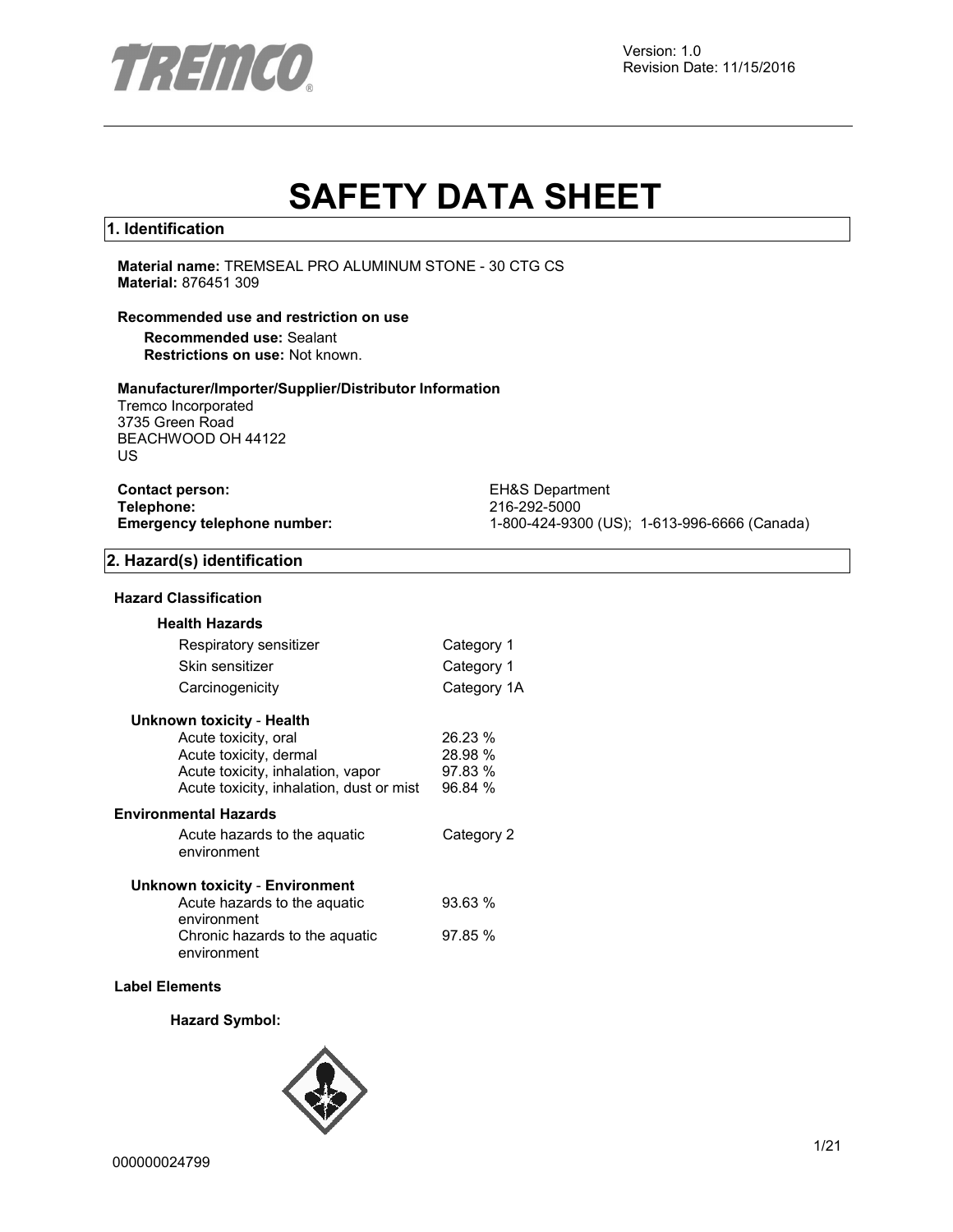

| <b>Signal Word:</b>                                         | Danger                                                                                                                                                                                                                                                                                                                                                                                                                                                                                 |
|-------------------------------------------------------------|----------------------------------------------------------------------------------------------------------------------------------------------------------------------------------------------------------------------------------------------------------------------------------------------------------------------------------------------------------------------------------------------------------------------------------------------------------------------------------------|
| <b>Hazard Statement:</b>                                    | May cause allergy or asthma symptoms or breathing difficulties if inhaled.<br>May cause an allergic skin reaction.<br>May cause cancer.<br>Toxic to aquatic life.                                                                                                                                                                                                                                                                                                                      |
| Precautionary<br><b>Statements:</b>                         |                                                                                                                                                                                                                                                                                                                                                                                                                                                                                        |
| <b>Prevention:</b>                                          | Avoid breathing dust/fume/gas/mist/vapors/spray. [In case of inadequate<br>ventilation] wear respiratory protection. Contaminated work clothing must<br>not be allowed out of the workplace. Wear protective gloves/protective<br>clothing/eye protection/face protection. Obtain special instructions before<br>use. Do not handle until all safety precautions have been read and<br>understood. Use personal protective equipment as required. Avoid release<br>to the environment. |
| <b>Response:</b>                                            | If inhaled: If breathing is difficult, remove person to fresh air and keep<br>comfortable for breathing. If experiencing respiratory symptoms: Call a<br>POISON CENTER/doctor. IF ON SKIN: Wash with plenty of water. If skin<br>irritation or rash occurs: Get medical advice/attention. If exposed or<br>concerned: Get medical advice/attention. Specific treatment (see this label).<br>Wash contaminated clothing before reuse.                                                   |
| Storage:                                                    | Store locked up.                                                                                                                                                                                                                                                                                                                                                                                                                                                                       |
| Disposal:                                                   | Dispose of contents/container to an appropriate treatment and disposal<br>facility in accordance with applicable laws and regulations, and product<br>characteristics at time of disposal.                                                                                                                                                                                                                                                                                             |
| Other hazards which do not<br>result in GHS classification: | None.                                                                                                                                                                                                                                                                                                                                                                                                                                                                                  |

# **3. Composition/information on ingredients**

#### **Mixtures**

| <b>Chemical Identity</b>                    | <b>CAS number</b> | Content in percent (%)* |
|---------------------------------------------|-------------------|-------------------------|
| Calcium carbonate                           | 471-34-1          | $20 - 50\%$             |
| Polyvinyl chloride                          | 9002-86-2         | $5 - 10\%$              |
| Calcium Carbonate<br>(Limestone)            | 1317-65-3         | $5 - 10\%$              |
| Xylene                                      | 1330-20-7         | $1 - 5\%$               |
| Calcium oxide                               | 1305-78-8         | $1 - 5\%$               |
| Titanium dioxide                            | 13463-67-7        | $0.1 - 1\%$             |
| Ethylbenzene                                | 100-41-4          | $0.1 - 1\%$             |
| Diisodecyl phthalate                        | 26761-40-0        | $0.01 - 1\%$            |
| Isophorone Diisocyanate                     | 4098-71-9         | $0.1 - 1\%$             |
| Hydrotreated heavy<br>naphthenic distillate | 64742-52-5        | $0.1 - 1\%$             |
| Stearic acid                                | $57-11-4$         | $0.1 - 1\%$             |
| Dibutyl tin dilaurate                       | 77-58-7           | $0.1 - 1\%$             |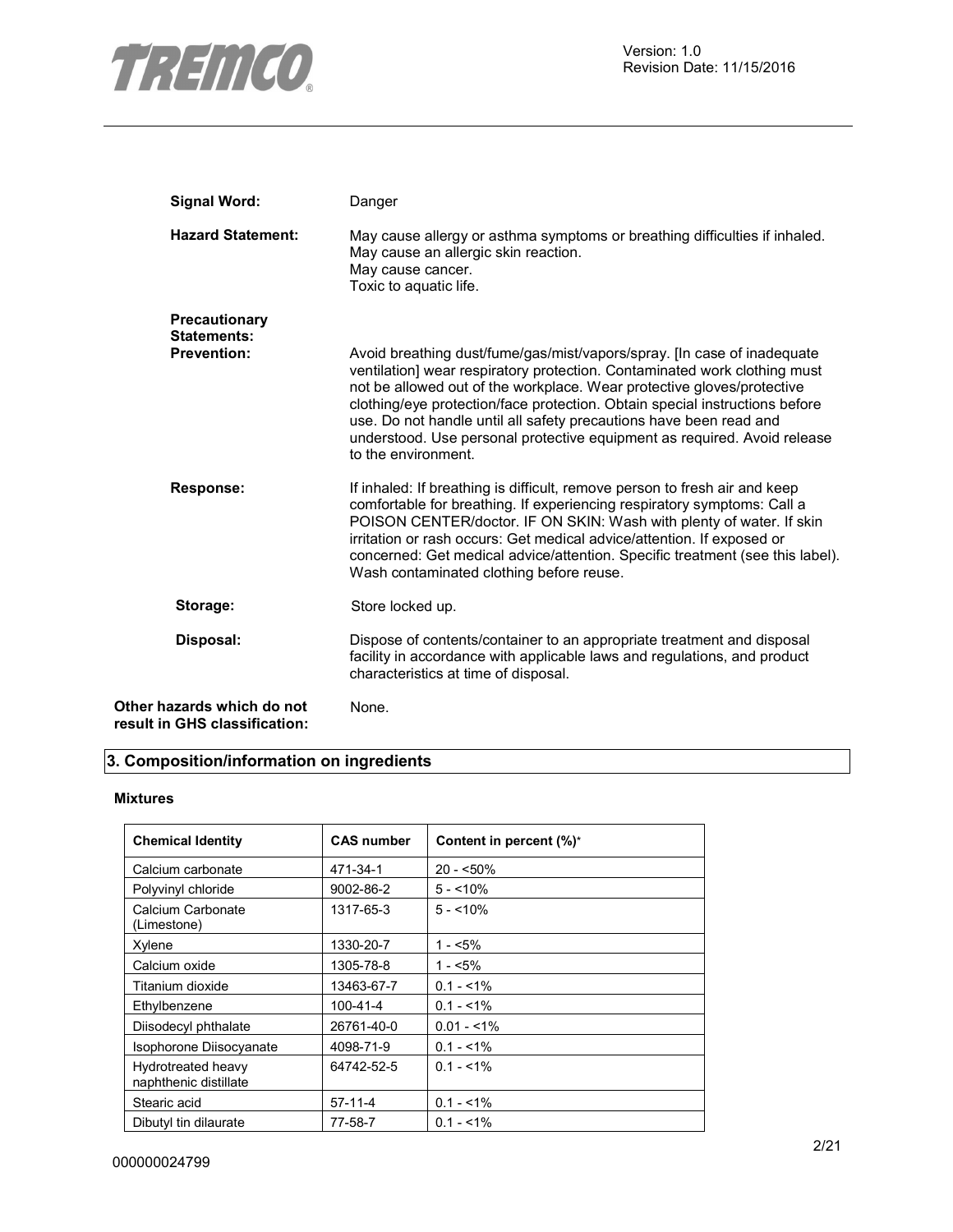

\* All concentrations are percent by weight unless ingredient is a gas. Gas concentrations are in percent by volume.

| 4. First-aid measures                                         |                                                                                                                                                                                                                                                                                                    |
|---------------------------------------------------------------|----------------------------------------------------------------------------------------------------------------------------------------------------------------------------------------------------------------------------------------------------------------------------------------------------|
| Ingestion:                                                    | Call a POISON CENTER/doctor//if you feel unwell. Rinse mouth.                                                                                                                                                                                                                                      |
| Inhalation:                                                   | Call a physician or poison control center immediately. If breathing stops,<br>provide artificial respiration. Move to fresh air. If breathing is difficult, give<br>oxygen.                                                                                                                        |
| <b>Skin Contact:</b>                                          | If skin irritation occurs: Get medical advice/attention. Destroy or thoroughly<br>clean contaminated shoes. Immediately remove contaminated clothing and<br>shoes and wash skin with soap and plenty of water. If skin irritation or an<br>allergic skin reaction develops, get medical attention. |
| Eye contact:                                                  | Any material that contacts the eye should be washed out immediately with<br>water. If easy to do, remove contact lenses. If eye irritation persists: Get<br>medical advice/attention.                                                                                                              |
| Most important symptoms/effects, acute and delayed            |                                                                                                                                                                                                                                                                                                    |
| <b>Symptoms:</b>                                              | May cause skin and eye irritation.                                                                                                                                                                                                                                                                 |
|                                                               | Indication of immediate medical attention and special treatment needed                                                                                                                                                                                                                             |
| Treatment:                                                    | Symptoms may be delayed.                                                                                                                                                                                                                                                                           |
| 5. Fire-fighting measures                                     |                                                                                                                                                                                                                                                                                                    |
| <b>General Fire Hazards:</b>                                  | No unusual fire or explosion hazards noted.                                                                                                                                                                                                                                                        |
| Suitable (and unsuitable) extinguishing media                 |                                                                                                                                                                                                                                                                                                    |
| Suitable extinguishing<br>media:                              | Use fire-extinguishing media appropriate for surrounding materials.                                                                                                                                                                                                                                |
| Unsuitable extinguishing<br>media:                            | Do not use water jet as an extinguisher, as this will spread the fire.                                                                                                                                                                                                                             |
| Specific hazards arising from<br>the chemical:                | During fire, gases hazardous to health may be formed.                                                                                                                                                                                                                                              |
| Special protective equipment and precautions for firefighters |                                                                                                                                                                                                                                                                                                    |
| <b>Special fire fighting</b><br>procedures:                   | No data available.                                                                                                                                                                                                                                                                                 |
| Special protective equipment<br>for fire-fighters:            | Self-contained breathing apparatus and full protective clothing must be<br>worn in case of fire.                                                                                                                                                                                                   |
| 6. Accidental release measures                                |                                                                                                                                                                                                                                                                                                    |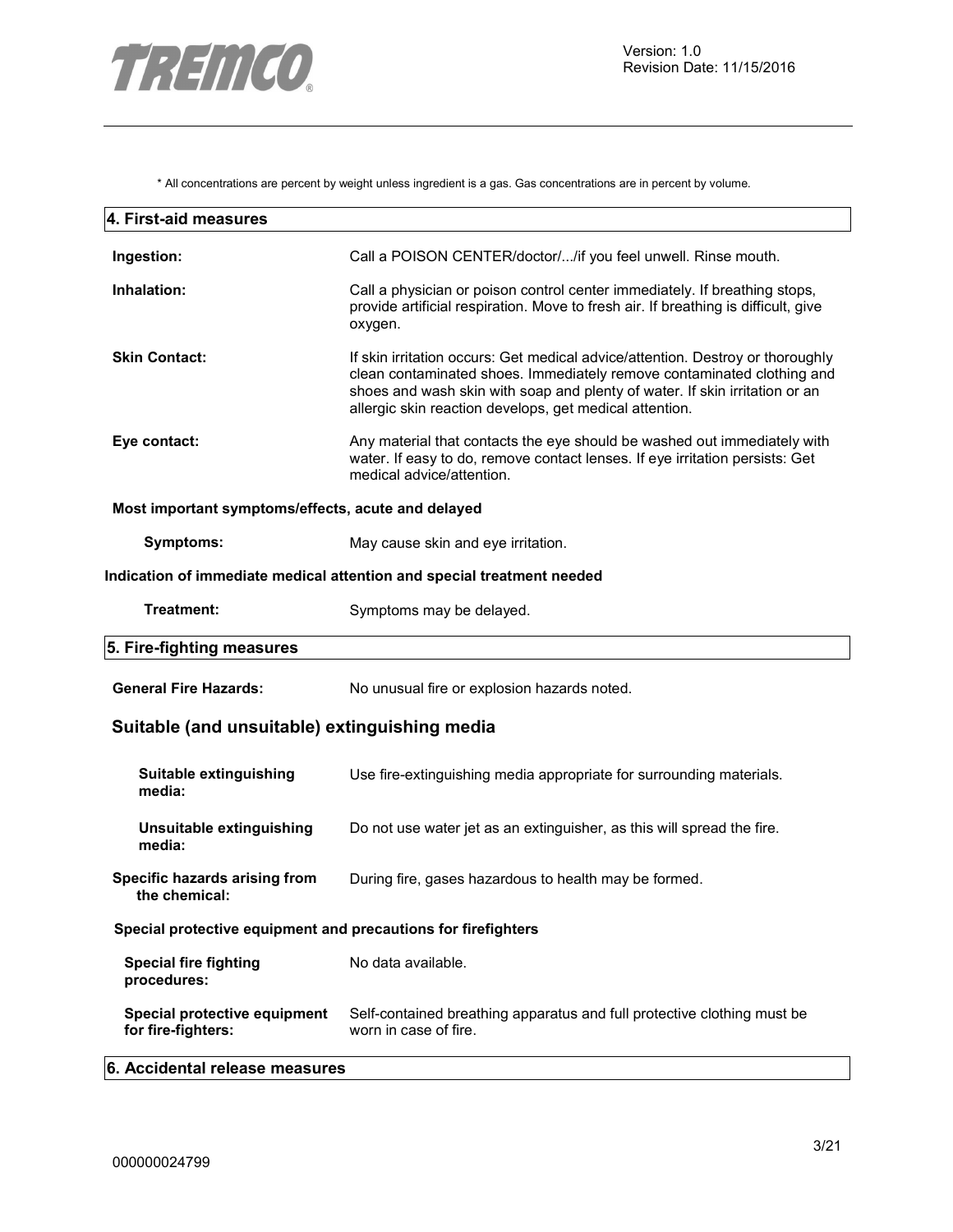

| <b>Personal precautions,</b><br>protective equipment and<br>emergency procedures: | Ventilate closed spaces before entering them. Evacuate area. See Section<br>8 of the SDS for Personal Protective Equipment. Keep upwind. Keep<br>unauthorized personnel away. Do not touch damaged containers or spilled<br>material unless wearing appropriate protective clothing.                                                                                                                                                                                                                               |
|-----------------------------------------------------------------------------------|--------------------------------------------------------------------------------------------------------------------------------------------------------------------------------------------------------------------------------------------------------------------------------------------------------------------------------------------------------------------------------------------------------------------------------------------------------------------------------------------------------------------|
| <b>Methods and material for</b><br>containment and cleaning<br>up:                | Collect spillage in containers, seal securely and deliver for disposal<br>according to local regulations.                                                                                                                                                                                                                                                                                                                                                                                                          |
| <b>Notification Procedures:</b>                                                   | In the event of a spill or accidental release, notify relevant authorities in<br>accordance with all applicable regulations.                                                                                                                                                                                                                                                                                                                                                                                       |
| <b>Environmental Precautions:</b>                                                 | Do not contaminate water sources or sewer. Prevent further leakage or<br>spillage if safe to do so. Avoid release to the environment.                                                                                                                                                                                                                                                                                                                                                                              |
| 7. Handling and storage                                                           |                                                                                                                                                                                                                                                                                                                                                                                                                                                                                                                    |
| Precautions for safe handling:                                                    | Ventilate well, avoid breathing vapors. Use approved respirator if air<br>contamination is above accepted level. Use mechanical ventilation in case<br>of handling which causes formation of dust. Do not handle until all safety<br>precautions have been read and understood. Obtain special instructions<br>before use. Use personal protective equipment as required. Do not breathe<br>dust/fume/gas/mist/vapors/spray. Avoid contact with eyes, skin, and<br>clothing. Wash hands thoroughly after handling. |
| Conditions for safe storage,<br>including any<br>incompatibilities:               | Store locked up.                                                                                                                                                                                                                                                                                                                                                                                                                                                                                                   |

# **8. Exposure controls/personal protection**

#### **Control Parameters**

# **Occupational Exposure Limits**

| <b>Chemical Identity</b>                          | type         | <b>Exposure Limit Values</b> |                    | <b>Source</b>                                                                       |
|---------------------------------------------------|--------------|------------------------------|--------------------|-------------------------------------------------------------------------------------|
| Calcium carbonate -<br>Total dust.                | <b>PEL</b>   |                              | $15 \text{ mg/m}$  | US. OSHA Table Z-1 Limits for Air<br>Contaminants (29 CFR 1910.1000)<br>(02 2006)   |
| Calcium carbonate -<br>Respirable fraction.       | <b>PEL</b>   |                              | $5 \text{ mg/m}$ 3 | US. OSHA Table Z-1 Limits for Air<br>Contaminants (29 CFR 1910.1000)<br>(02 2006)   |
| Polyvinyl chloride -<br>Respirable fraction.      | TWA          |                              | 1 mg/m $3$         | US. ACGIH Threshold Limit Values<br>(2011)                                          |
| Polyvinyl chloride - as<br>vinyl chloride monomer | <b>TWA</b>   | 1 ppm                        |                    | US. OSHA Specifically Regulated<br>Substances (29 CFR 1910.1001-<br>1050) (02 2006) |
|                                                   | STEL         | 5 ppm                        |                    | US. OSHA Specifically Regulated<br>Substances (29 CFR 1910.1001-<br>1050) (02 2006) |
|                                                   | OSHA A<br>CТ | $0.5$ ppm                    |                    | US. OSHA Specifically Regulated<br>Substances (29 CFR 1910.1001-<br>1050) (02 2006) |
| Polyvinyl chloride -<br>Respirable fraction.      | <b>PEL</b>   |                              | $5 \text{ mg/m}$   | US. OSHA Table Z-1 Limits for Air<br>Contaminants (29 CFR 1910.1000)                |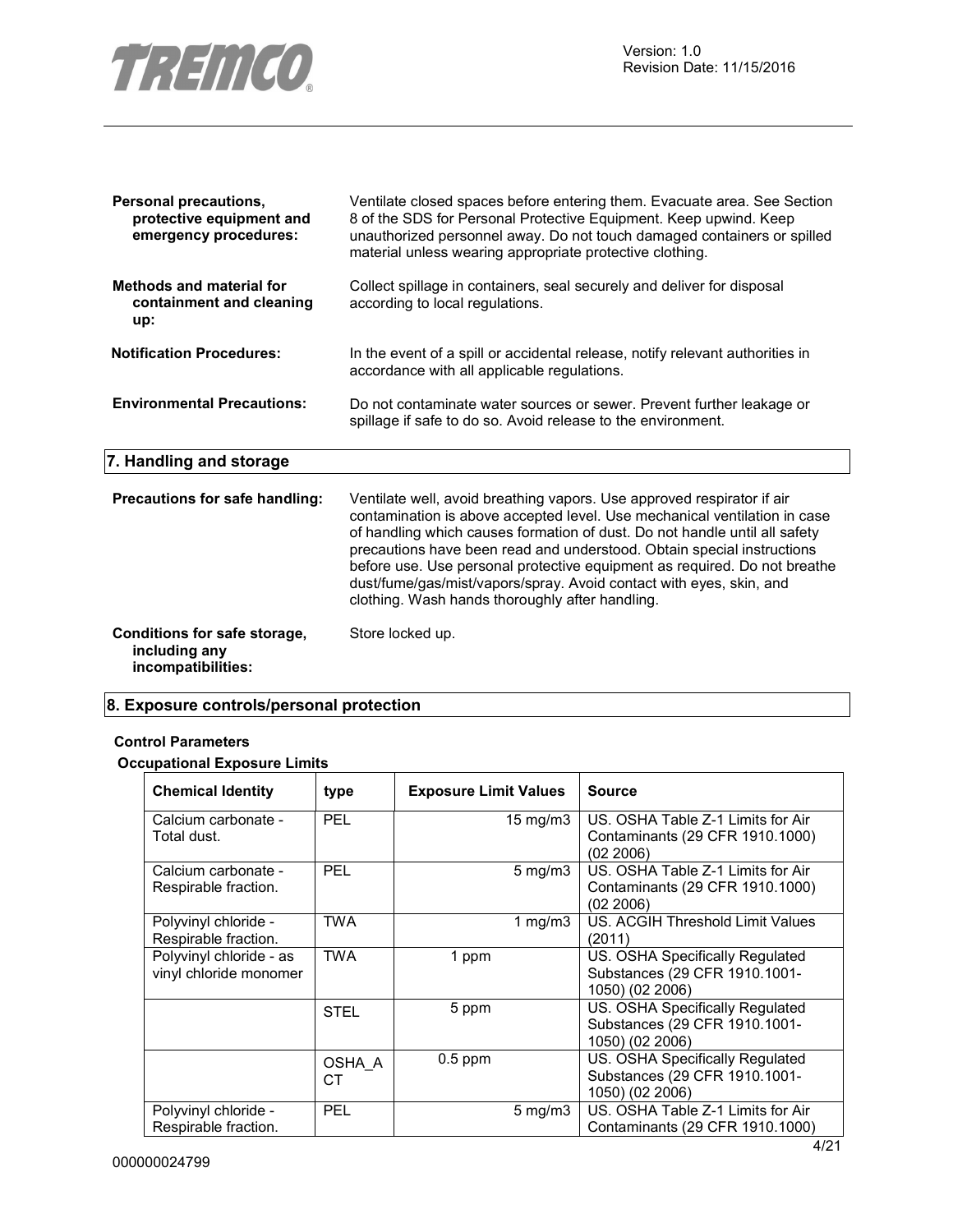

|                      |             |                      |                | (02 2006)                                                                 |
|----------------------|-------------|----------------------|----------------|---------------------------------------------------------------------------|
| Polyvinyl chloride - | <b>PEL</b>  |                      | 15 mg/m3       | US. OSHA Table Z-1 Limits for Air                                         |
| Total dust.          |             |                      |                | Contaminants (29 CFR 1910.1000)                                           |
|                      |             |                      |                | (02 2006)                                                                 |
|                      | <b>TWA</b>  |                      | 50 millions    | US. OSHA Table Z-3 (29 CFR                                                |
|                      |             |                      | of particles   | 1910.1000) (2000)                                                         |
|                      |             |                      | per cubic      |                                                                           |
|                      |             |                      | foot of air    |                                                                           |
| Polyvinyl chloride - | <b>TWA</b>  |                      | 15 millions    | US. OSHA Table Z-3 (29 CFR                                                |
| Respirable fraction. |             |                      | of particles   | 1910.1000) (2000)                                                         |
|                      |             |                      | per cubic      |                                                                           |
|                      |             |                      | foot of air    |                                                                           |
| Polyvinyl chloride - | <b>TWA</b>  |                      | 15 mg/m3       | US. OSHA Table Z-3 (29 CFR                                                |
| Total dust.          |             |                      |                | 1910.1000) (2000)                                                         |
|                      | <b>TWA</b>  |                      |                |                                                                           |
| Polyvinyl chloride - |             |                      | $5$ mg/m $3$   | US. OSHA Table Z-3 (29 CFR                                                |
| Respirable fraction. |             |                      |                | 1910.1000) (2000)                                                         |
| Calcium Carbonate    | PEL         |                      | 15 mg/m3       | US. OSHA Table Z-1 Limits for Air                                         |
| (Limestone) - Total  |             |                      |                | Contaminants (29 CFR 1910.1000)                                           |
| dust.                |             |                      |                | (02 2006)                                                                 |
| Calcium Carbonate    | PEL         |                      | $5$ mg/m $3$   | US. OSHA Table Z-1 Limits for Air                                         |
| (Limestone) -        |             |                      |                | Contaminants (29 CFR 1910.1000)                                           |
| Respirable fraction. |             |                      |                | (02 2006)                                                                 |
| Xylene               | <b>STEL</b> | 150 ppm              | 655            | US. NIOSH: Pocket Guide to                                                |
|                      |             |                      | mg/m3          | Chemical Hazards (2010)                                                   |
|                      | <b>REL</b>  | 100 ppm              | 435            | US. NIOSH: Pocket Guide to                                                |
|                      |             |                      | mg/m3          | Chemical Hazards (2010)                                                   |
|                      | <b>STEL</b> | 150 ppm              | 655            | US. NIOSH: Pocket Guide to                                                |
|                      |             |                      | mg/m3          | Chemical Hazards (2010)                                                   |
|                      | <b>REL</b>  | $\overline{100}$ ppm | 435            | US. NIOSH: Pocket Guide to                                                |
|                      |             |                      | mg/m3          | Chemical Hazards (2010)                                                   |
|                      | <b>STEL</b> | 150 ppm              | 655            | US. NIOSH: Pocket Guide to                                                |
|                      |             |                      | mg/m3          | Chemical Hazards (2010)                                                   |
|                      |             | $100$ ppm            | 435            | US. NIOSH: Pocket Guide to                                                |
|                      | <b>REL</b>  |                      | mg/m3          | Chemical Hazards (2010)                                                   |
|                      |             | 150 ppm              | 655            | US. OSHA Table Z-1-A (29 CFR                                              |
|                      | <b>STEL</b> |                      | mg/m3          | 1910.1000) (1989)                                                         |
|                      |             | 100 ppm              | 435            | US. OSHA Table Z-1-A (29 CFR                                              |
|                      | <b>TWA</b>  |                      | mg/m3          | 1910.1000) (1989)                                                         |
|                      |             |                      | 435            | US. Tennessee. OELs. Occupational                                         |
|                      | <b>TWA</b>  | 100 ppm              |                |                                                                           |
|                      |             |                      | mg/m3<br>655   | Exposure Limits, Table Z1A (06 2008)<br>US. Tennessee. OELs. Occupational |
|                      | <b>STEL</b> | $\overline{1}50$ ppm |                |                                                                           |
|                      |             |                      | mg/m3          | Exposure Limits, Table Z1A (06 2008)                                      |
|                      | ST ESL      |                      | 350 µg/m3      | US. Texas. Effects Screening Levels                                       |
|                      |             |                      |                | (Texas Commission on                                                      |
|                      |             |                      |                | Environmental Quality) (07 2011)                                          |
|                      | ST ESL      |                      | $80$ ppb       | US. Texas. Effects Screening Levels                                       |
|                      |             |                      |                | (Texas Commission on                                                      |
|                      |             |                      |                | Environmental Quality) (07 2011)                                          |
|                      | AN ESL      |                      | 42 ppb         | US. Texas. Effects Screening Levels                                       |
|                      |             |                      |                | (Texas Commission on                                                      |
|                      |             |                      |                | Environmental Quality) (07 2011)                                          |
|                      | AN ESL      |                      | $180 \mu g/m3$ | US. Texas. Effects Screening Levels                                       |
|                      |             |                      |                | (Texas Commission on                                                      |
|                      |             |                      |                | Environmental Quality) (07 2011)                                          |
|                      | <b>STEL</b> | 150 ppm              | 655            | US. California Code of Regulations,                                       |
|                      |             |                      |                |                                                                           |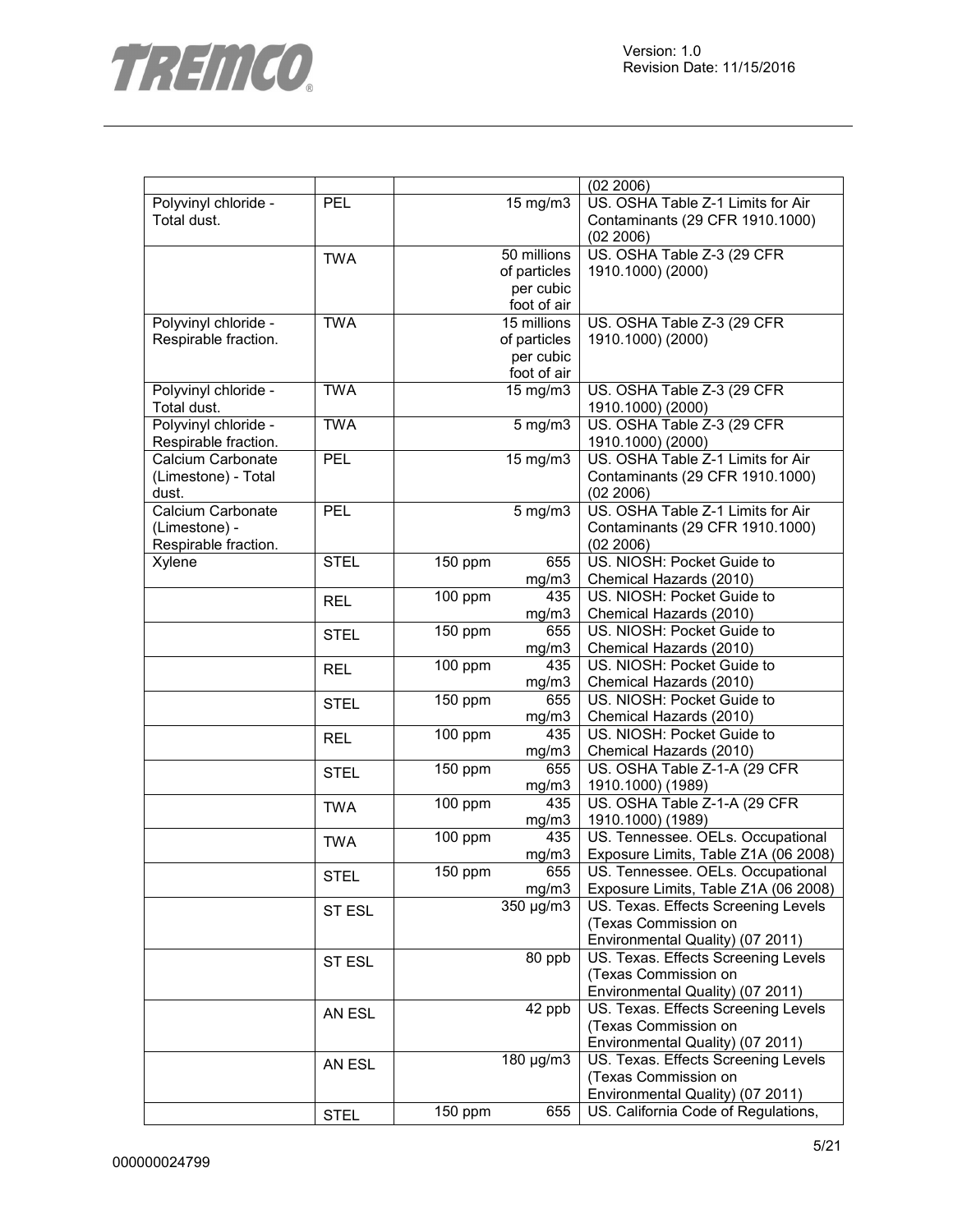

|                            |             |           | mg/m3             | Title 8, Section 5155. Airborne         |
|----------------------------|-------------|-----------|-------------------|-----------------------------------------|
|                            |             |           |                   | Contaminants (08 2010)                  |
|                            | Ceiling     | 300 ppm   |                   | US. California Code of Regulations,     |
|                            |             |           |                   | Title 8, Section 5155. Airborne         |
|                            |             |           |                   | Contaminants (08 2010)                  |
|                            | <b>TWA</b>  | 100 ppm   | 435               | US. California Code of Regulations,     |
|                            | <b>PEL</b>  |           | mg/m3             | Title 8, Section 5155. Airborne         |
|                            |             |           |                   | Contaminants (08 2010)                  |
|                            | <b>TWA</b>  | 100 ppm   |                   | US. ACGIH Threshold Limit Values        |
|                            |             |           |                   | (2011)                                  |
|                            | <b>STEL</b> | 150 ppm   |                   | US. ACGIH Threshold Limit Values        |
|                            |             |           |                   | (2011)                                  |
|                            | <b>PEL</b>  | 100 ppm   | 435               | US. OSHA Table Z-1 Limits for Air       |
|                            |             |           | mg/m3             | Contaminants (29 CFR 1910.1000)         |
|                            |             |           |                   | (02 2006)                               |
| Calcium oxide              | <b>TWA</b>  |           | $2$ mg/m $3$      | US. ACGIH Threshold Limit Values        |
|                            |             |           |                   | (2011)                                  |
|                            | <b>PEL</b>  |           | $5$ mg/m $3$      | US. OSHA Table Z-1 Limits for Air       |
|                            |             |           |                   | Contaminants (29 CFR 1910.1000)         |
|                            |             |           |                   | (02 2006)                               |
| Titanium dioxide           | <b>TWA</b>  |           | 10 mg/m3          | US. ACGIH Threshold Limit Values        |
|                            |             |           |                   | (2011)                                  |
| Titanium dioxide - Total   | <b>PEL</b>  |           | 15 mg/m3          | US. OSHA Table Z-1 Limits for Air       |
| dust.                      |             |           |                   | Contaminants (29 CFR 1910.1000)         |
|                            |             |           |                   | (02 2006)                               |
| Ethylbenzene               | <b>TWA</b>  | 20 ppm    |                   | <b>US. ACGIH Threshold Limit Values</b> |
|                            |             |           |                   | (2011)                                  |
|                            | <b>PEL</b>  | 100 ppm   | 435               | US. OSHA Table Z-1 Limits for Air       |
|                            |             |           | mg/m3             | Contaminants (29 CFR 1910.1000)         |
|                            |             |           |                   | (02 2006)                               |
| Isophorone                 | <b>TWA</b>  | 0.005 ppm |                   | US. ACGIH Threshold Limit Values        |
| Diisocyanate               |             |           |                   | (2011)                                  |
| <b>Hydrotreated heavy</b>  | <b>TWA</b>  |           | $5$ mg/m $3$      | <b>US. ACGIH Threshold Limit Values</b> |
| naphthenic distillate -    |             |           |                   | (03 2014)                               |
| Inhalable fraction.        |             |           |                   |                                         |
| <b>Hydrotreated heavy</b>  | PEL         | 500 ppm   | 2,000             | US. OSHA Table Z-1 Limits for Air       |
| naphthenic distillate      |             |           | mg/m3             | Contaminants (29 CFR 1910.1000)         |
|                            |             |           |                   | (02 2006)                               |
| Hydrotreated heavy         | <b>PEL</b>  |           | $5$ mg/m $3$      | US. OSHA Table Z-1 Limits for Air       |
| naphthenic distillate -    |             |           |                   | Contaminants (29 CFR 1910.1000)         |
| Mist.                      |             |           |                   | (02 2006)                               |
| Stearic acid               | <b>TWA</b>  |           | $10 \text{ mg/m}$ | US. ACGIH Threshold Limit Values        |
|                            |             |           |                   | (2011)                                  |
| Dibutyl tin dilaurate - as | <b>STEL</b> |           | $0.2$ mg/m $3$    | US. ACGIH Threshold Limit Values        |
| Sn                         |             |           |                   | (2011)                                  |
|                            | <b>TWA</b>  |           | $0.1$ mg/m $3$    | US. ACGIH Threshold Limit Values        |
|                            |             |           |                   | (2011)                                  |
|                            | <b>PEL</b>  |           | $0.1$ mg/m $3$    | US. OSHA Table Z-1 Limits for Air       |
|                            |             |           |                   | Contaminants (29 CFR 1910.1000)         |
|                            |             |           |                   | (02 2006)                               |
|                            |             |           |                   |                                         |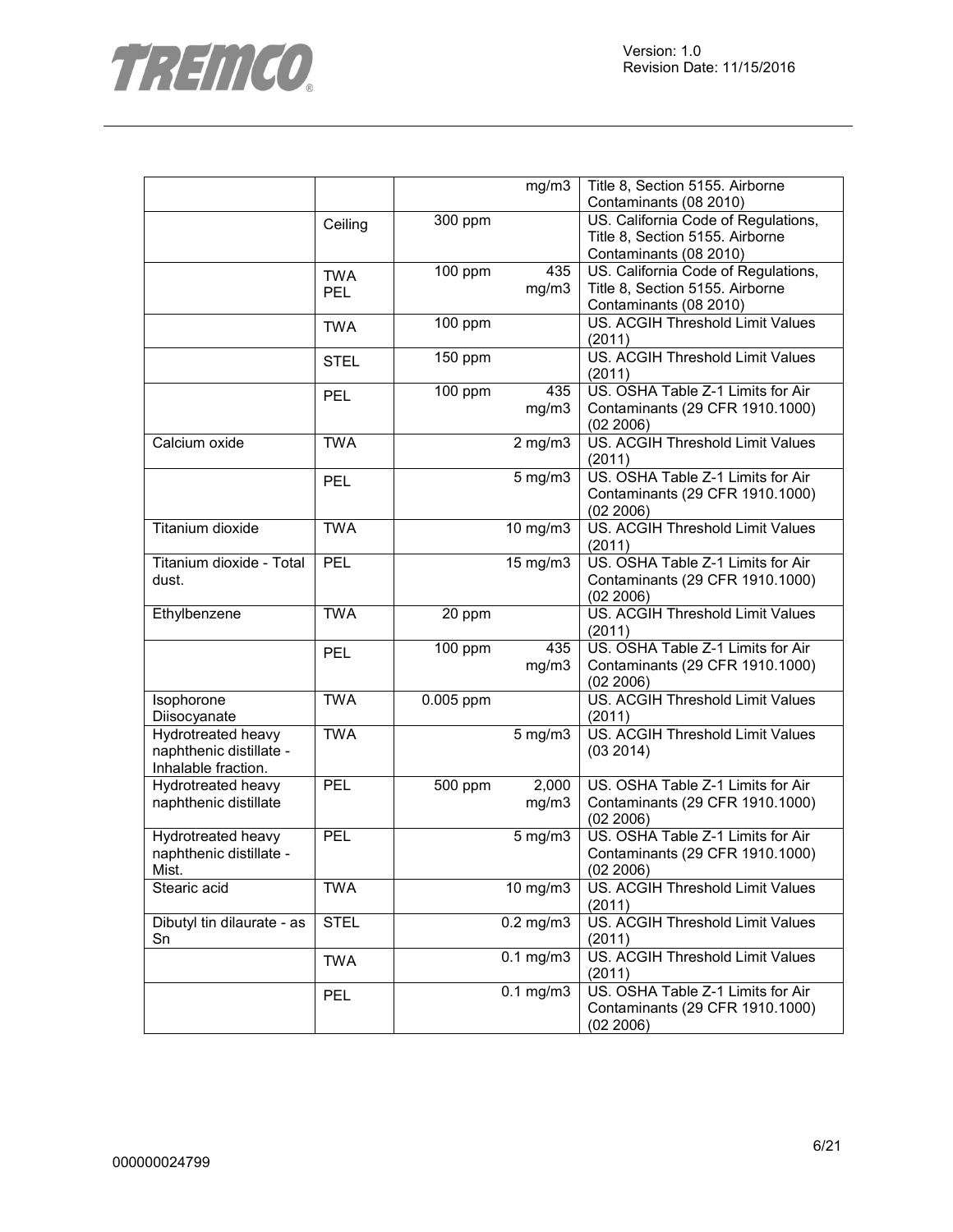



| <b>Chemical name</b>                              | type        | <b>Exposure Limit Values</b> | <b>Source</b>                                                                                                                                                             |
|---------------------------------------------------|-------------|------------------------------|---------------------------------------------------------------------------------------------------------------------------------------------------------------------------|
| Calcium carbonate -<br>Total dust.                | <b>STEL</b> | 20 mg/m3                     | Canada. British Columbia OELs.<br>(Occupational Exposure Limits for<br>Chemical Substances, Occupational<br>Health and Safety Regulation 296/97,<br>as amended) (07 2007) |
| Calcium carbonate -<br>Respirable fraction.       | <b>TWA</b>  | $3$ mg/m $3$                 | Canada. British Columbia OELs.<br>(Occupational Exposure Limits for<br>Chemical Substances, Occupational<br>Health and Safety Regulation 296/97,<br>as amended) (07 2007) |
| Calcium carbonate -<br>Total dust.                | <b>TWA</b>  | 10 mg/m3                     | Canada. British Columbia OELs.<br>(Occupational Exposure Limits for<br>Chemical Substances, Occupational<br>Health and Safety Regulation 296/97,<br>as amended) (07 2007) |
| Calcium carbonate -<br>Total dust.                | <b>TWA</b>  | 10 mg/m3                     | Canada. Quebec OELs. (Ministry of<br>Labor - Regulation Respecting the<br>Quality of the Work Environment) (12<br>2008)                                                   |
| Polyvinyl chloride -<br>Respirable.               | <b>TWA</b>  | 1 $mg/m3$                    | Canada. British Columbia OELs.<br>(Occupational Exposure Limits for<br>Chemical Substances, Occupational<br>Health and Safety Regulation 296/97,<br>as amended) (07 2007) |
| Polyvinyl chloride -<br>Respirable fraction.      | <b>TWA</b>  | 1 $mg/m3$                    | Canada. Ontario OELs. (Control of<br>Exposure to Biological or Chemical<br>Agents) (11 2010)                                                                              |
| Polyvinyl chloride -<br>Total dust.               | <b>TWA</b>  | 10 mg/m3                     | Canada. Quebec OELs. (Ministry of<br>Labor - Regulation Respecting the<br>Quality of the Work Environment) (12<br>2008)                                                   |
| Calcium Carbonate<br>(Limestone) - Total<br>dust. | <b>STEL</b> | 20 mg/m3                     | Canada. British Columbia OELs.<br>(Occupational Exposure Limits for<br>Chemical Substances, Occupational<br>Health and Safety Regulation 296/97,<br>as amended) (07 2007) |
|                                                   | <b>TWA</b>  | 10 mg/m3                     | Canada. British Columbia OELs.<br>(Occupational Exposure Limits for<br>Chemical Substances, Occupational<br>Health and Safety Regulation 296/97,<br>as amended) (07 2007) |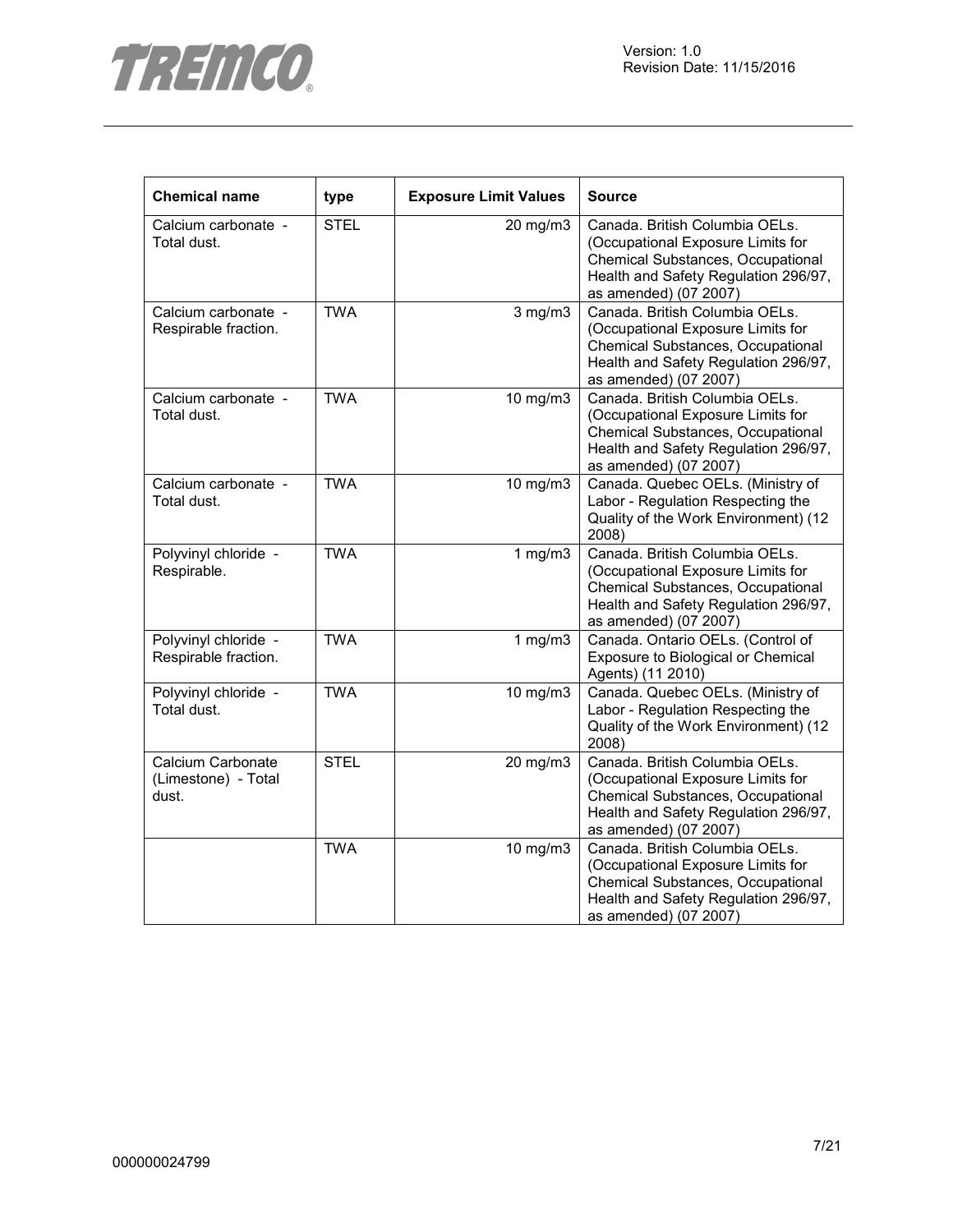

| Calcium Carbonate<br>(Limestone) -<br>Respirable fraction. | <b>TWA</b>  |           | $3$ mg/m $3$ | Canada. British Columbia OELs.<br>(Occupational Exposure Limits for<br>Chemical Substances, Occupational<br>Health and Safety Regulation 296/97,<br>as amended) (07 2007) |
|------------------------------------------------------------|-------------|-----------|--------------|---------------------------------------------------------------------------------------------------------------------------------------------------------------------------|
| Calcium Carbonate<br>(Limestone) - Total<br>dust.          | <b>TWA</b>  |           | 10 mg/m3     | Canada. Quebec OELs. (Ministry of<br>Labor - Regulation Respecting the<br>Quality of the Work Environment) (12<br>2008)                                                   |
| Xylene                                                     | <b>TWA</b>  | 100 ppm   | 434<br>mg/m3 | Canada. Alberta OELs (Occupational<br>Health & Safety Code, Schedule 1,<br>Table 2) (07 2009)                                                                             |
|                                                            | <b>STEL</b> | 150 ppm   | 651<br>mg/m3 | Canada. Alberta OELs (Occupational<br>Health & Safety Code, Schedule 1,<br>Table 2) (07 2009)                                                                             |
| Xylene                                                     | <b>TWA</b>  | 100 ppm   |              | Canada. British Columbia OELs.<br>(Occupational Exposure Limits for<br>Chemical Substances, Occupational<br>Health and Safety Regulation 296/97,<br>as amended) (07 2007) |
|                                                            | <b>STEL</b> | 150 ppm   |              | Canada. British Columbia OELs.<br>(Occupational Exposure Limits for<br>Chemical Substances, Occupational<br>Health and Safety Regulation 296/97,<br>as amended) (07 2007) |
| Xylene                                                     | <b>TWA</b>  | 100 ppm   |              | Canada. Ontario OELs. (Control of<br>Exposure to Biological or Chemical<br>Agents) (11 2010)                                                                              |
|                                                            | <b>STEL</b> | 150 ppm   |              | Canada. Ontario OELs. (Control of<br>Exposure to Biological or Chemical<br>Agents) (11 2010)                                                                              |
| Xylene                                                     | <b>TWA</b>  | $100$ ppm | 434<br>mg/m3 | Canada. Quebec OELs. (Ministry of<br>Labor - Regulation Respecting the<br>Quality of the Work Environment) (12<br>2008)                                                   |
|                                                            | <b>STEL</b> | 150 ppm   | 651<br>mg/m3 | Canada. Quebec OELs. (Ministry of<br>Labor - Regulation Respecting the<br>Quality of the Work Environment) (12<br>2008)                                                   |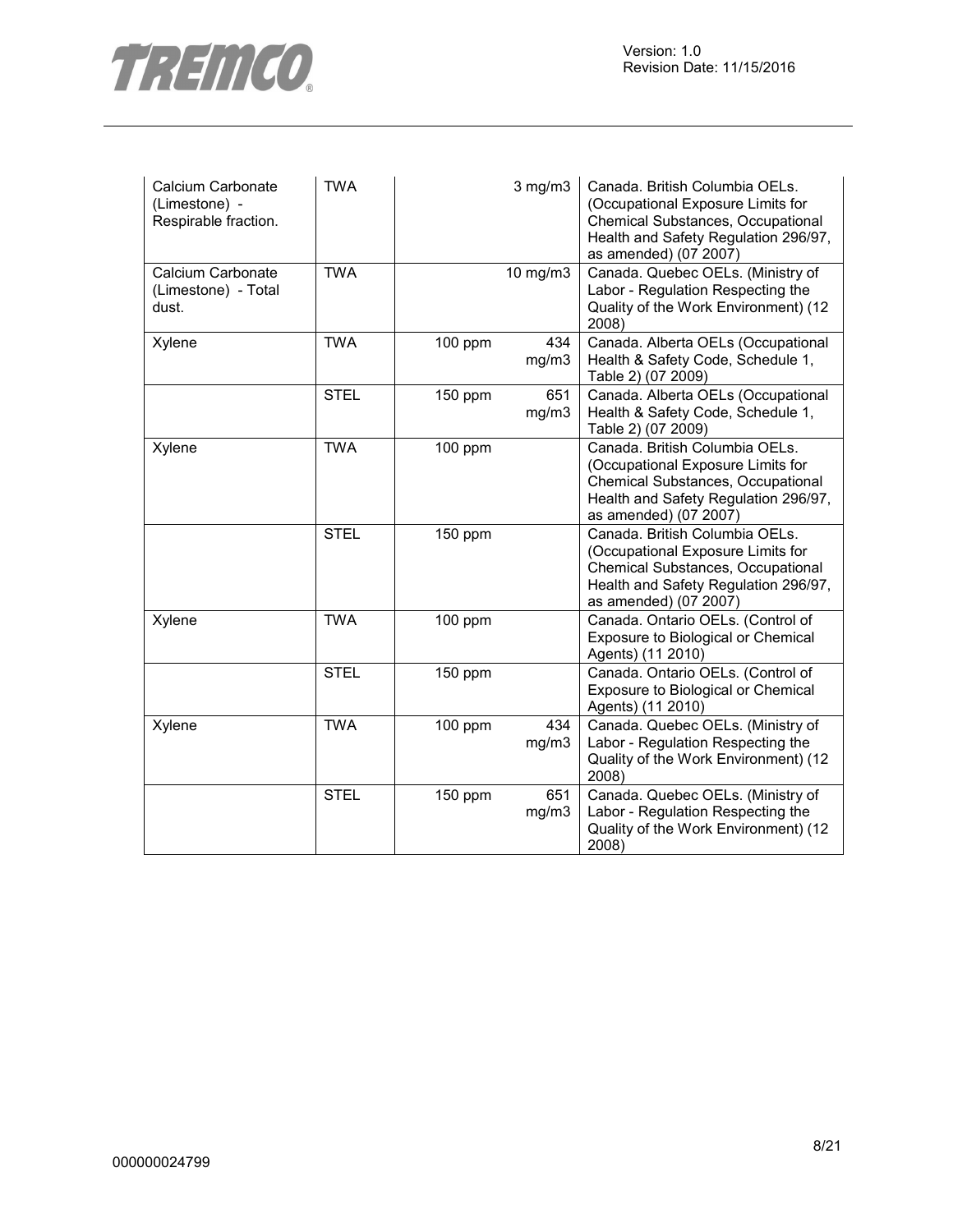

| Calcium oxide                              | <b>TWA</b>     |            | $2$ mg/m $3$ | Canada. British Columbia OELs.<br>(Occupational Exposure Limits for<br>Chemical Substances, Occupational<br>Health and Safety Regulation 296/97,<br>as amended) (07 2007) |
|--------------------------------------------|----------------|------------|--------------|---------------------------------------------------------------------------------------------------------------------------------------------------------------------------|
| Calcium oxide                              | <b>TWA</b>     |            | $2$ mg/m $3$ | Canada. Ontario OELs. (Control of<br>Exposure to Biological or Chemical<br>Agents) (11 2010)                                                                              |
| Calcium oxide                              | <b>TWA</b>     |            | $2$ mg/m $3$ | Canada. Quebec OELs. (Ministry of<br>Labor - Regulation Respecting the<br>Quality of the Work Environment) (12<br>2008)                                                   |
| Titanium dioxide -<br>Total dust.          | <b>TWA</b>     |            | 10 mg/m3     | Canada. British Columbia OELs.<br>(Occupational Exposure Limits for<br>Chemical Substances, Occupational<br>Health and Safety Regulation 296/97,<br>as amended) (07 2007) |
| Titanium dioxide -<br>Respirable fraction. | <b>TWA</b>     |            | $3$ mg/m $3$ | Canada. British Columbia OELs.<br>(Occupational Exposure Limits for<br>Chemical Substances, Occupational<br>Health and Safety Regulation 296/97,<br>as amended) (07 2007) |
| Titanium dioxide                           | <b>TWA</b>     |            | 10 mg/m3     | Canada. Ontario OELs. (Control of<br>Exposure to Biological or Chemical<br>Agents) (11 2010)                                                                              |
| Titanium dioxide -<br>Total dust.          | <b>TWA</b>     |            | 10 mg/m3     | Canada. Quebec OELs. (Ministry of<br>Labor - Regulation Respecting the<br>Quality of the Work Environment) (12<br>2008)                                                   |
| Ethylbenzene                               | <b>TWA</b>     | 20 ppm     |              | Canada. British Columbia OELs.<br>(Occupational Exposure Limits for<br>Chemical Substances, Occupational<br>Health and Safety Regulation 296/97,<br>as amended) (09 2011) |
| Ethylbenzene                               | <b>TWA</b>     | 20 ppm     |              | Canada. Ontario OELs. (Control of<br>Exposure to Biological or Chemical<br>Agents) (06 2015)                                                                              |
| Ethylbenzene                               | <b>TWA</b>     | 100 ppm    | 434<br>mg/m3 | Canada. Quebec OELs. (Ministry of<br>Labor - Regulation Respecting the<br>Quality of the Work Environment) (12<br>2008)                                                   |
|                                            | <b>STEL</b>    | $125$ ppm  | 543<br>mg/m3 | Canada. Quebec OELs. (Ministry of<br>Labor - Regulation Respecting the<br>Quality of the Work Environment) (12<br>2008)                                                   |
| Isophorone<br>Diisocyanate                 | <b>TWA</b>     | 0.005 ppm  |              | Canada. British Columbia OELs.<br>(Occupational Exposure Limits for<br>Chemical Substances, Occupational<br>Health and Safety Regulation 296/97,<br>as amended) (07 2007) |
|                                            | <b>CEILING</b> | $0.01$ ppm |              | Canada. British Columbia OELs.<br>(Occupational Exposure Limits for<br>Chemical Substances, Occupational<br>Health and Safety Regulation 296/97,<br>as amended) (07 2007) |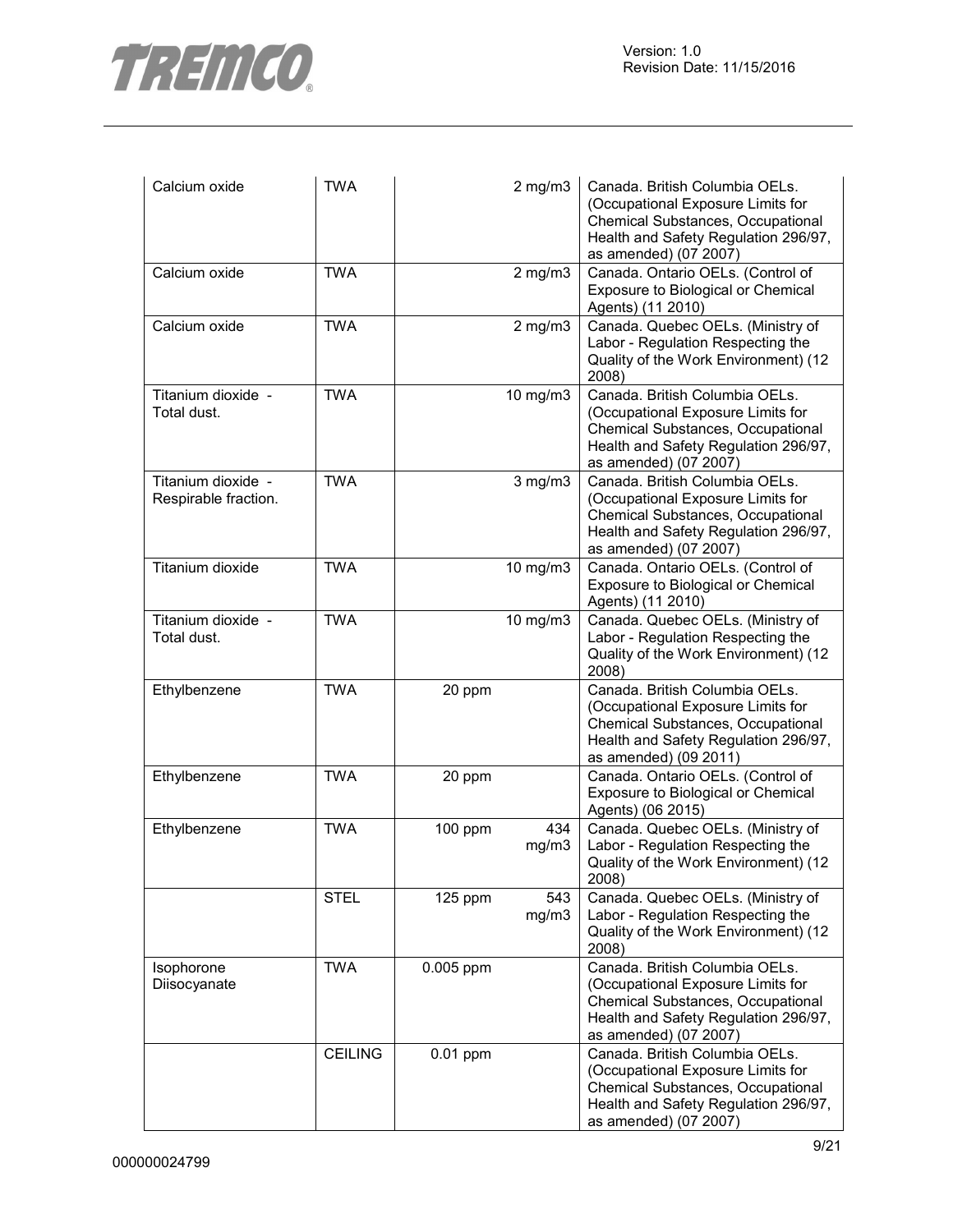

| Isophorone<br>Diisocyanate                             | <b>TWA</b>  | 0.005 ppm  |                | Canada. Ontario OELs. (Control of<br>Exposure to Biological or Chemical<br>Agents) (11 2010)                                                                                     |
|--------------------------------------------------------|-------------|------------|----------------|----------------------------------------------------------------------------------------------------------------------------------------------------------------------------------|
|                                                        | <b>CEV</b>  | $0.02$ ppm |                | Canada. Ontario OELs. (Control of<br>Exposure to Biological or Chemical<br>Agents) (11 2010)                                                                                     |
| Isophorone<br>Diisocyanate                             | <b>TWA</b>  | 0.005 ppm  | 0.045<br>mg/m3 | Canada. Quebec OELs. (Ministry of<br>Labor - Regulation Respecting the<br>Quality of the Work Environment) (12<br>2008)                                                          |
| Hydrotreated heavy<br>naphthenic distillate -<br>Mist. | <b>TWA</b>  |            | $0.2$ mg/m $3$ | Canada. British Columbia OELs.<br>(Occupational Exposure Limits for<br><b>Chemical Substances, Occupational</b><br>Health and Safety Regulation 296/97,<br>as amended) (05 2013) |
|                                                        | <b>TWA</b>  |            | 1 $mg/m3$      | Canada. British Columbia OELs.<br>(Occupational Exposure Limits for<br>Chemical Substances, Occupational<br>Health and Safety Regulation 296/97,<br>as amended) (05 2013)        |
| Hydrotreated heavy<br>naphthenic distillate -<br>Mist. | <b>TWA</b>  |            | $5$ mg/m $3$   | Canada. Ontario OELs. (Control of<br>Exposure to Biological or Chemical<br>Agents) (11 2010)                                                                                     |
|                                                        | <b>STEL</b> |            | 10 mg/m3       | Canada. Ontario OELs. (Control of<br>Exposure to Biological or Chemical<br>Agents) (11 2010)                                                                                     |
| Hydrotreated heavy<br>naphthenic distillate -<br>Mist. | <b>TWA</b>  |            | $5$ mg/m $3$   | Canada. Quebec OELs. (Ministry of<br>Labor - Regulation Respecting the<br>Quality of the Work Environment) (12<br>2008)                                                          |
|                                                        | <b>STEL</b> |            | 10 mg/m3       | Canada. Quebec OELs. (Ministry of<br>Labor - Regulation Respecting the<br>Quality of the Work Environment) (12<br>2008)                                                          |

#### **Biological Limit Values**

| <b>Chemical Identity</b>                                                                               | <b>Exposure Limit Values</b>   | <b>Source</b>       |
|--------------------------------------------------------------------------------------------------------|--------------------------------|---------------------|
| Xylene (Methylhippuric<br>acids: Sampling time:<br>End of shift.)                                      | 1.5 g/g (Creatinine in urine)  | ACGIH BEI (03 2013) |
| Ethylbenzene (Sum of<br>mandelic acid and<br>phenylglyoxylic acid:<br>Sampling time: End of<br>shift.) | 0.15 g/g (Creatinine in urine) | ACGIH BEI (02 2014) |

#### **Appropriate Engineering Controls**

Mechanical ventilation or local exhaust ventilation may be required. Observe good industrial hygiene practices. Observe occupational exposure limits and minimize the risk of inhalation of dust.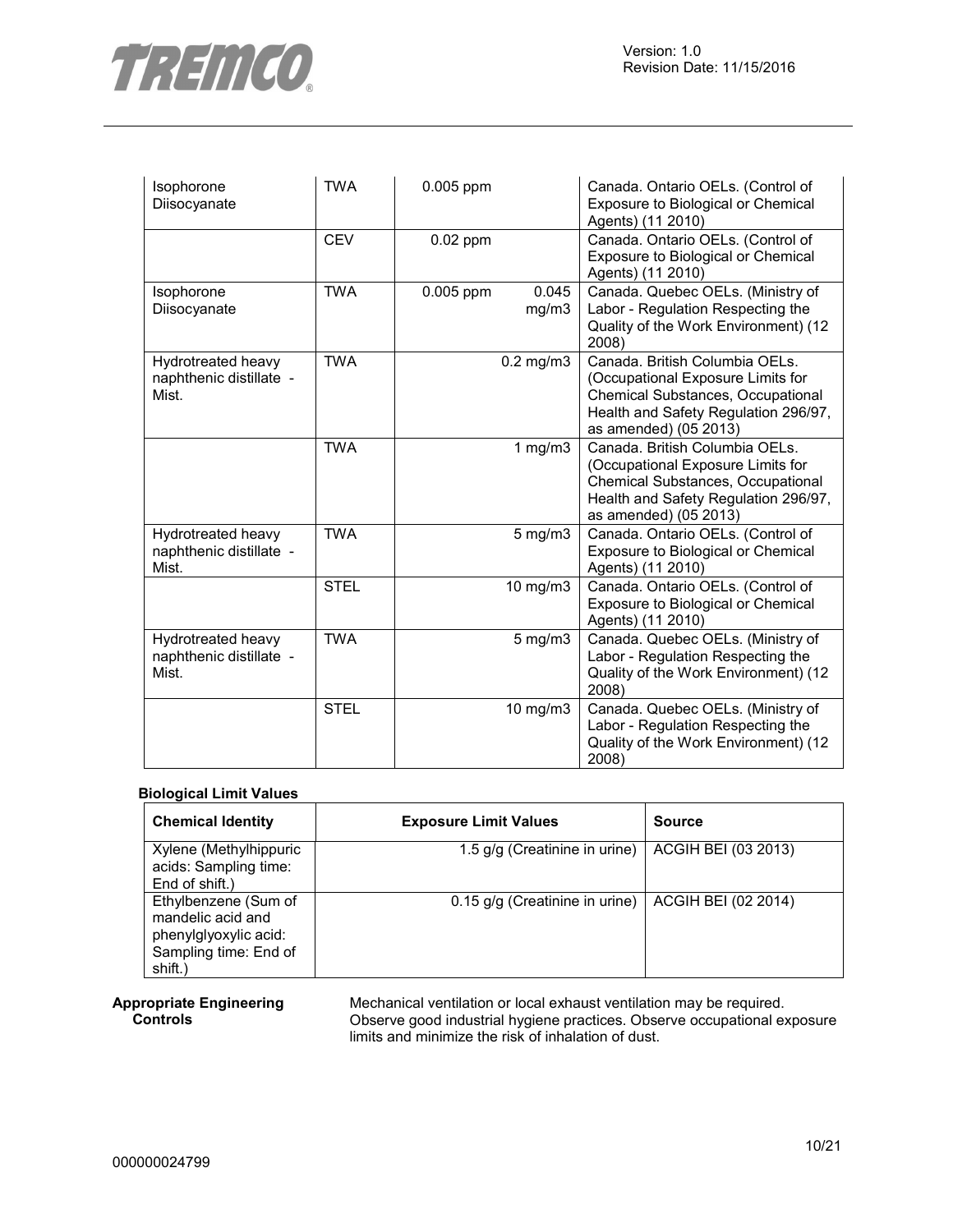

#### **Individual protection measures, such as personal protective equipment**

| <b>General information:</b>                       | Good general ventilation (typically 10 air changes per hour) should be used.<br>Ventilation rates should be matched to conditions. Supplementary local<br>exhaust ventilation, closed systems, or respiratory and eye protection may<br>be needed in special circumstances, such as poorly ventilated spaces,<br>heating, evaporation of liquids from large surfaces, spraying of mists,<br>mechanical generation of dusts, drying of solids, etc.                                        |
|---------------------------------------------------|-------------------------------------------------------------------------------------------------------------------------------------------------------------------------------------------------------------------------------------------------------------------------------------------------------------------------------------------------------------------------------------------------------------------------------------------------------------------------------------------|
| <b>Eye/face protection:</b>                       | Wear safety glasses with side shields (or goggles).                                                                                                                                                                                                                                                                                                                                                                                                                                       |
| <b>Skin Protection</b><br><b>Hand Protection:</b> | Use suitable protective gloves if risk of skin contact.                                                                                                                                                                                                                                                                                                                                                                                                                                   |
| Other:                                            | Wear suitable protective clothing. Wear chemical-resistant gloves,<br>footwear, and protective clothing appropriate for the risk of exposure.<br>Contact health and safety professional or manufacturer for specific<br>information.                                                                                                                                                                                                                                                      |
| <b>Respiratory Protection:</b>                    | If engineering controls do not maintain airborne concentrations below<br>recommended exposure limits (where applicable) or to an acceptable level<br>(in countries where exposure limits have not been established), an<br>approved respirator must be worn. Air-purifying respirator with an<br>appropriate, government approved (where applicable), air-purifying filter,<br>cartridge or canister. Contact health and safety professional or<br>manufacturer for specific information. |
| Hygiene measures:                                 | Observe good industrial hygiene practices. Wash hands before breaks and<br>immediately after handling the product. Contaminated work clothing should<br>not be allowed out of the workplace. Avoid contact with skin.                                                                                                                                                                                                                                                                     |

# **9. Physical and chemical properties**

| <b>Appearance</b>                                     |                             |
|-------------------------------------------------------|-----------------------------|
| <b>Physical state:</b>                                | solid                       |
| Form:                                                 | Paste                       |
| Color:                                                | Silver grey                 |
| Odor:                                                 | Mild                        |
| Odor threshold:                                       | No data available.          |
| pH:                                                   | No data available.          |
| Melting point/freezing point:                         | No data available.          |
| Initial boiling point and boiling range:              | No data available.          |
| <b>Flash Point:</b>                                   | No data available.          |
| <b>Evaporation rate:</b>                              | Slower than n-Butyl Acetate |
| Flammability (solid, gas):                            | No.                         |
| Upper/lower limit on flammability or explosive limits |                             |
| Flammability limit - upper (%):                       | No data available.          |
| Flammability limit - lower (%):                       | No data available.          |
| Explosive limit - upper (%):                          | No data available.          |
| Explosive limit - lower (%):                          | No data available.          |
| Vapor pressure:                                       | No data available.          |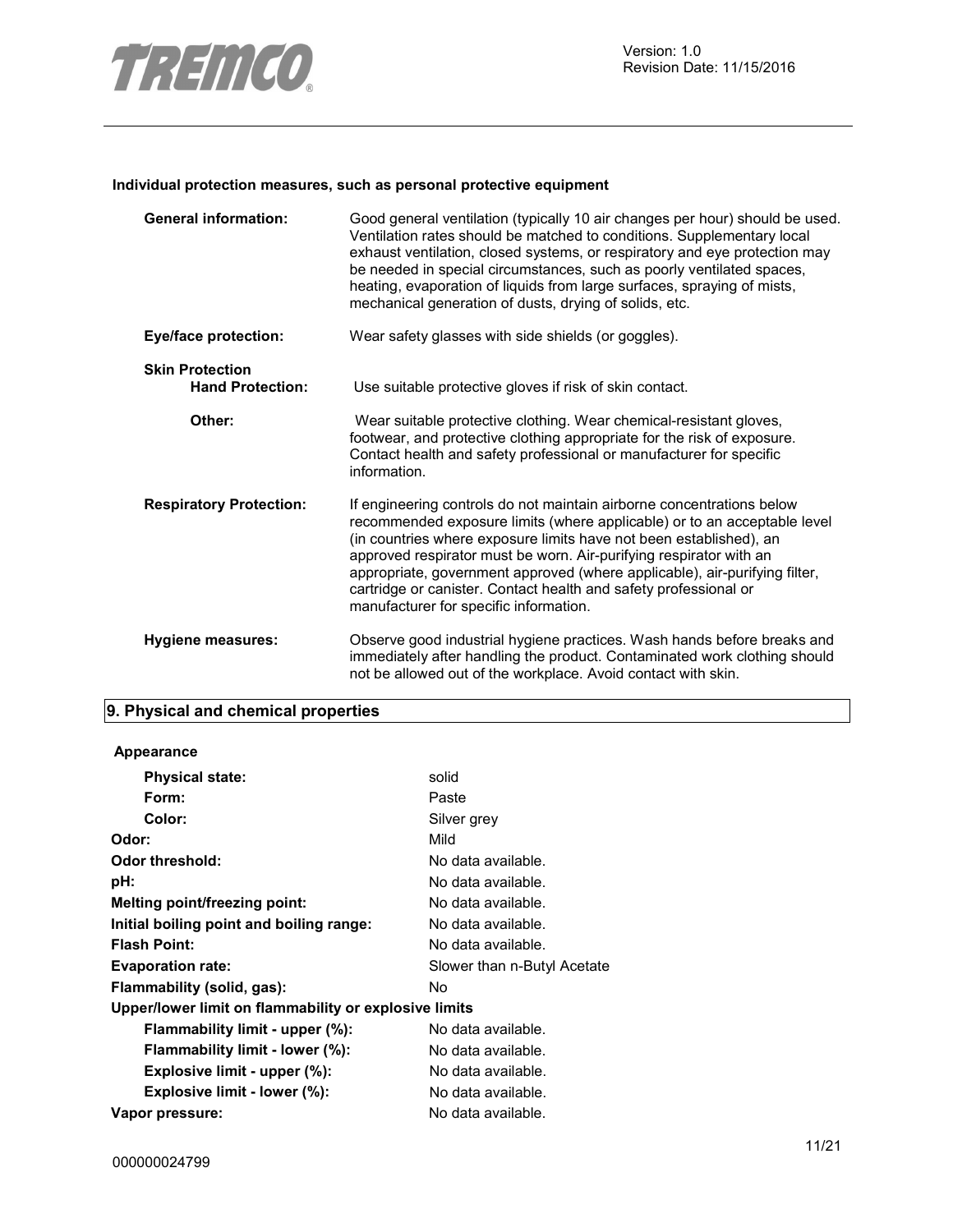

| Vapor density:                           | Vapors are heavier than air and may travel along the floor and<br>in the bottom of containers. |  |  |
|------------------------------------------|------------------------------------------------------------------------------------------------|--|--|
| <b>Relative density:</b>                 | 1.33                                                                                           |  |  |
| Solubility(ies)                          |                                                                                                |  |  |
| Solubility in water:                     | Insoluble in water                                                                             |  |  |
| Solubility (other):                      | No data available.                                                                             |  |  |
| Partition coefficient (n-octanol/water): | No data available.                                                                             |  |  |
| Auto-ignition temperature:               | No data available.                                                                             |  |  |
| Decomposition temperature:               | No data available.                                                                             |  |  |
| <b>Viscosity:</b>                        | No data available.                                                                             |  |  |
| 10. Stability and reactivity             |                                                                                                |  |  |
| <b>Reactivity:</b>                       | No data available.                                                                             |  |  |

| <b>Chemical Stability:</b>                         | Material is stable under normal conditions.                                                                                                        |
|----------------------------------------------------|----------------------------------------------------------------------------------------------------------------------------------------------------|
| <b>Possibility of hazardous</b><br>reactions:      | No data available.                                                                                                                                 |
| Conditions to avoid:                               | Avoid heat or contamination.                                                                                                                       |
| Incompatible Materials:                            | Alcohols. Amines. Strong acids. Avoid contact with oxidizing agents (e.g.<br>nitric acid, peroxides and chromates). Strong bases. Water, moisture. |
| <b>Hazardous Decomposition</b><br><b>Products:</b> | Thermal decomposition or combustion may liberate carbon oxides and<br>other toxic gases or vapors.                                                 |

# **11. Toxicological information**

#### **Information on likely routes of exposure**

| Ingestion:           | May be ingested by accident. Ingestion may cause irritation and malaise.                                  |
|----------------------|-----------------------------------------------------------------------------------------------------------|
| Inhalation:          | In high concentrations, vapors, fumes or mists may irritate nose, throat and<br>mucus membranes.          |
| <b>Skin Contact:</b> | May be harmful in contact with skin. Causes mild skin irritation. May cause<br>an allergic skin reaction. |
| Eye contact:         | Eye contact is possible and should be avoided.                                                            |

### **Information on toxicological effects**

|  |  |  |  |  | Acute toxicity (list all possible routes of exposure) |
|--|--|--|--|--|-------------------------------------------------------|
|--|--|--|--|--|-------------------------------------------------------|

| Oral<br>Product:   | ATEmix: 107,814.09 mg/kg |
|--------------------|--------------------------|
| Dermal<br>Product: | ATEmix: 4,949.36 mg/kg   |
| <b>Inhalation</b>  |                          |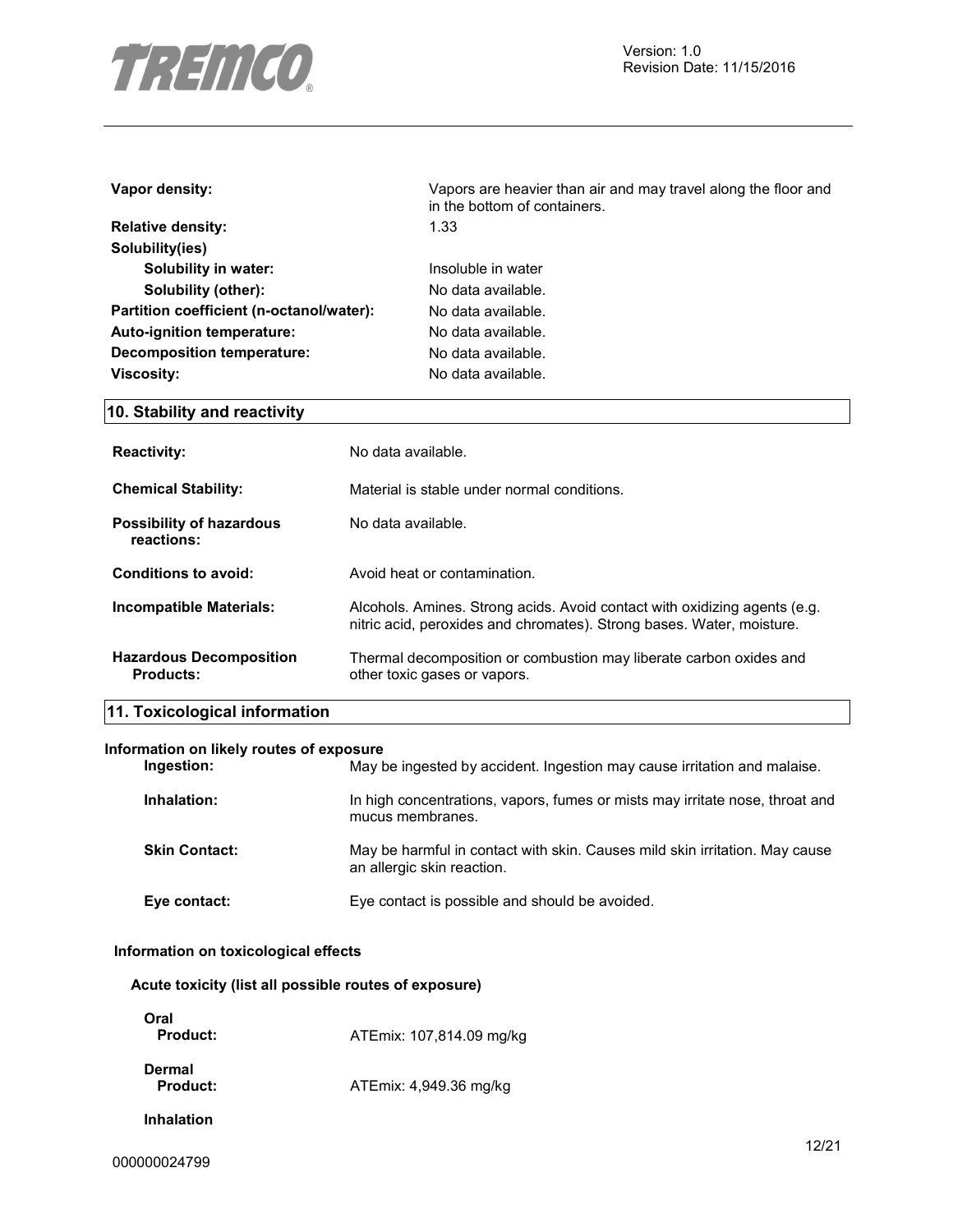

| <b>Product:</b>                              | No data available.                                                                                       |
|----------------------------------------------|----------------------------------------------------------------------------------------------------------|
| <b>Repeated dose toxicity</b><br>Product:    | No data available.                                                                                       |
| <b>Skin Corrosion/Irritation</b><br>Product: | No data available.                                                                                       |
| Specified substance(s):<br>Calcium carbonate | in vivo (Rabbit): Experimental result, Key study                                                         |
| Xylene                                       | in vivo (Rabbit): Experimental result, Weight of Evidence study                                          |
| Calcium oxide                                | in vivo (Rabbit): Read-across from supporting substance (structural<br>analogue or surrogate), Key study |
| Titanium dioxide                             | in vivo (Rabbit): Experimental result, Supporting study                                                  |
| Hydrotreated heavy<br>naphthenic distillate  | in vivo (Rabbit): Experimental result, Key study                                                         |
| Stearic acid                                 | in vivo (Rabbit): Experimental result, Key study                                                         |
| Dibutyl tin dilaurate                        | In vitro (Human, in vitro reconstituted epidermis model): Experimental result,<br>Supporting study       |

#### **Serious Eye Damage/Eye Irritation**

**Product:** No data available.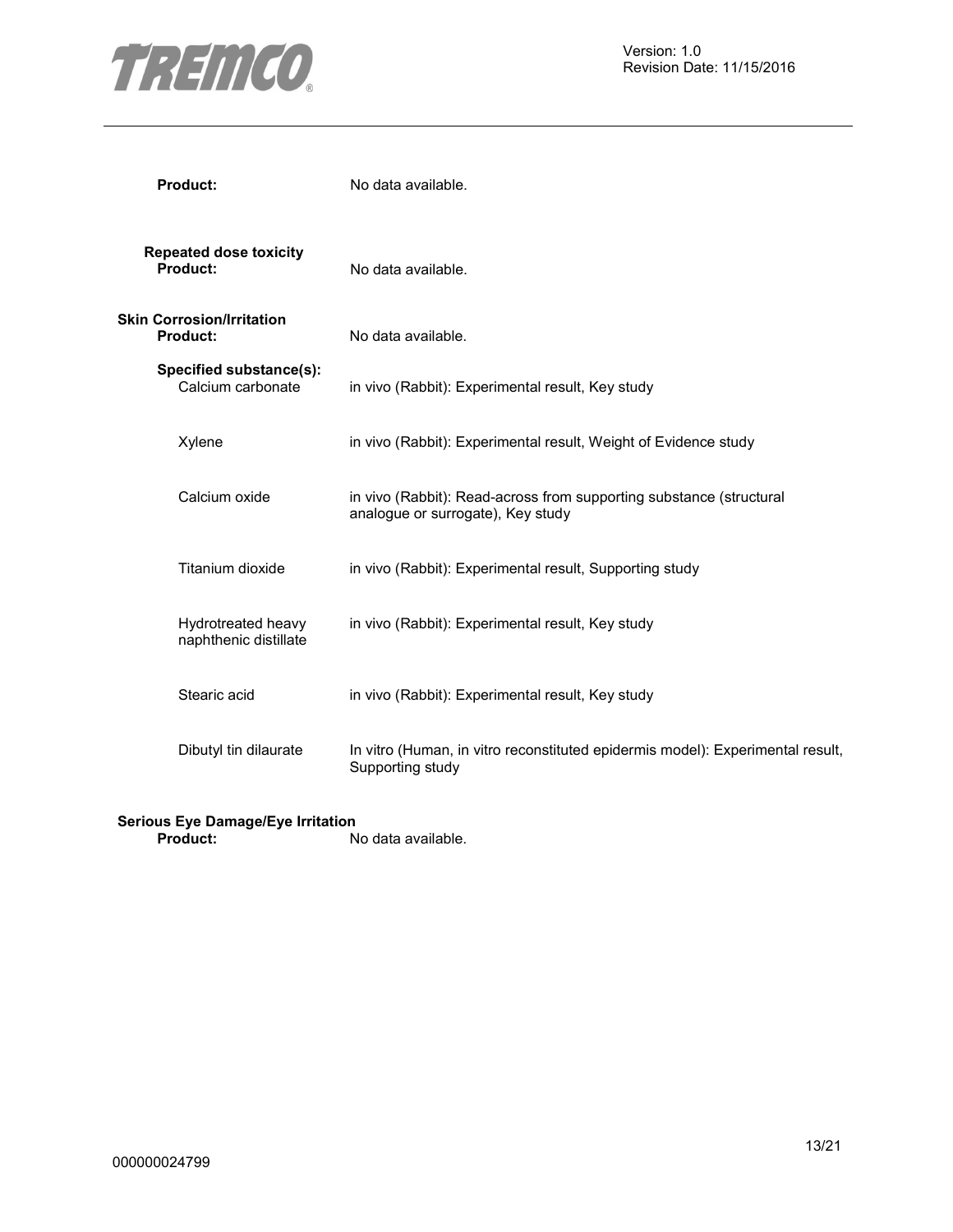

#### **Specified substance(s):**

| Jecilied SubStance(S).<br>Calcium carbonate | in vivo (Rabbit, 24 - 72 hrs): Not irritating   |
|---------------------------------------------|-------------------------------------------------|
| Xylene                                      | in vivo (Rabbit, 24 hrs): Moderately irritating |
| Calcium oxide                               | in vivo (Rabbit, 24 hrs): Category 1            |
| Titanium dioxide                            | in vivo (Rabbit, 24 hrs): Not irritating        |
| Ethylbenzene                                | in vivo (Rabbit, 7 d): Slightly irritating      |
| Isophorone<br>Diisocyanate                  | in vivo (Rabbit, 24 - 72 hrs): Category 1       |
| Hydrotreated heavy<br>naphthenic distillate | in vivo (Rabbit, 24 hrs): Not irritating        |
| Stearic acid                                | in vivo (Rabbit, 27 - 72 hrs): Not irritating   |
| Dibutyl tin dilaurate                       | in vivo (Rabbit, 24 hrs): Highly irritating     |

# **Respiratory or Skin Sensitization**

May cause allergy or asthma symptoms or breathing difficulties if inhaled. May cause sensitization by inhalation.

# **Carcinogenicity**

No data available.

#### **IARC Monographs on the Evaluation of Carcinogenic Risks to Humans:**

| Titanium dioxide                            | Overall evaluation: Possibly carcinogenic to humans.                                                                 |
|---------------------------------------------|----------------------------------------------------------------------------------------------------------------------|
| Ethylbenzene                                | Overall evaluation: Possibly carcinogenic to humans.                                                                 |
| Hydrotreated heavy<br>naphthenic distillate | Overall evaluation: Not classifiable as to carcinogenicity to humans. Overall<br>evaluation: Carcinogenic to humans. |

### **US. National Toxicology Program (NTP) Report on Carcinogens:**

Hydrotreated heavy Known To Be Human Carcinogen. naphthenic distillate

### **US. OSHA Specifically Regulated Substances (29 CFR 1910.1001-1050):**

Polyvinyl chloride

Cancer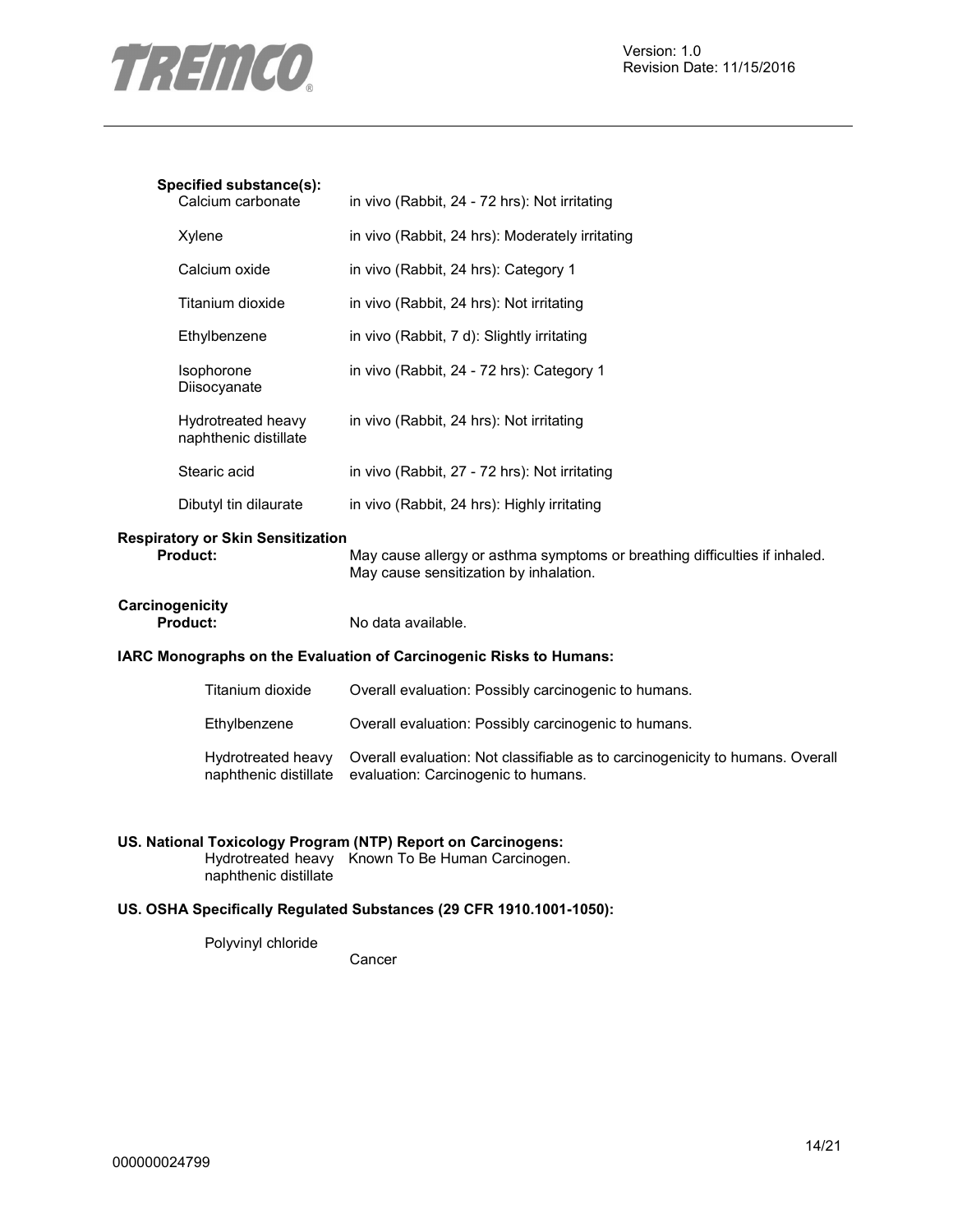

### **Germ Cell Mutagenicity**

| No data available.                                                              |
|---------------------------------------------------------------------------------|
| No data available.                                                              |
| No data available.                                                              |
| Specific Target Organ Toxicity - Single Exposure<br>No data available.          |
| <b>Specific Target Organ Toxicity - Repeated Exposure</b><br>No data available. |
| No data available.                                                              |
| No data available.                                                              |
|                                                                                 |

# **12. Ecological information**

# **Ecotoxicity:**

#### **Acute hazards to the aquatic environment:**

| Fish<br><b>Product:</b>                         | No data available.                                                             |
|-------------------------------------------------|--------------------------------------------------------------------------------|
| Specified substance(s):<br>Xylene               | LC 50 (Fathead minnow (Pimephales promelas), 96 h): 13.41 mg/l Mortality       |
| Ethylbenzene                                    | LC 50 (Fathead minnow (Pimephales promelas), 96 h): 7.5 - 11 mg/l<br>Mortality |
| Diisodecyl phthalate                            | LC 50 (Fathead minnow (Pimephales promelas), 96 h): > 0.47 mg/l Mortality      |
| Dibutyl tin dilaurate                           | LC 50 (Ide, silver or golden orfe (Leuciscus idus), 48 h): 2 mg/l Mortality    |
| <b>Aquatic Invertebrates</b><br><b>Product:</b> | No data available.                                                             |
| Specified substance(s):<br>Titanium dioxide     | EC 50 (Water flea (Daphnia magna), 48 h): $> 1,000$ mg/l Intoxication          |
| Ethylbenzene                                    | EC 50 (Water flea (Daphnia magna), 48 h): 1.37 - 4.4 mg/l Intoxication         |
| Diisodecyl phthalate                            | EC 50 (Water flea (Daphnia magna), 48 h): > 0.02 mg/l Intoxication             |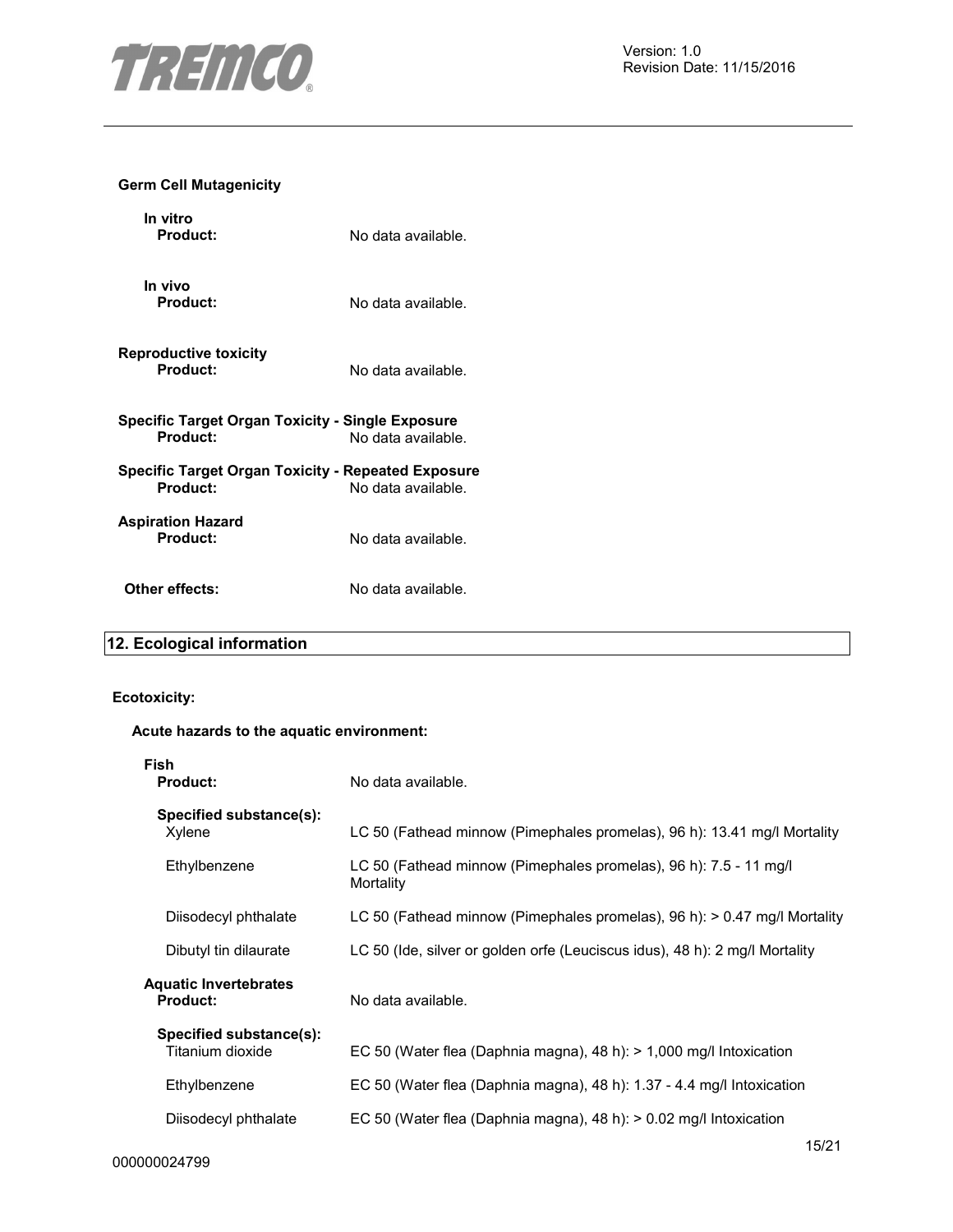

| Dibutyl tin dilaurate                                                                | EC 50 (Water flea (Daphnia magna), 24 h): 0.66 mg/l Intoxication                |
|--------------------------------------------------------------------------------------|---------------------------------------------------------------------------------|
| Chronic hazards to the aquatic environment:                                          |                                                                                 |
| <b>Fish</b><br>Product:                                                              | No data available.                                                              |
| Specified substance(s):<br>Hydrotreated heavy<br>naphthenic distillate               | NOAEL (Oncorhynchus mykiss, 14 d): >= 1,000 mg/l QSAR QSAR,<br>Supporting study |
| <b>Aquatic Invertebrates</b><br>Product:                                             | No data available.                                                              |
| <b>Toxicity to Aquatic Plants</b><br>Product:                                        | No data available.                                                              |
| <b>Persistence and Degradability</b>                                                 |                                                                                 |
| <b>Biodegradation</b><br>Product:                                                    | No data available.                                                              |
| <b>BOD/COD Ratio</b><br>Product:                                                     | No data available.                                                              |
| <b>Bioaccumulative Potential</b><br><b>Bioconcentration Factor (BCF)</b><br>Product: | No data available.                                                              |
| Partition Coefficient n-octanol / water (log Kow)<br>Product:                        | No data available.                                                              |
| Specified substance(s):<br>Xylene                                                    | Log Kow: 3.12 - 3.20                                                            |
| Ethylbenzene                                                                         | Log Kow: 3.15                                                                   |
| Stearic acid                                                                         | Log Kow: 8.23                                                                   |
| Dibutyl tin dilaurate                                                                | Log Kow: 3.12                                                                   |
| <b>Mobility in Soil:</b>                                                             | No data available.                                                              |
| <b>Other Adverse Effects:</b>                                                        | Toxic to aquatic organisms.                                                     |
| 13. Disposal considerations                                                          |                                                                                 |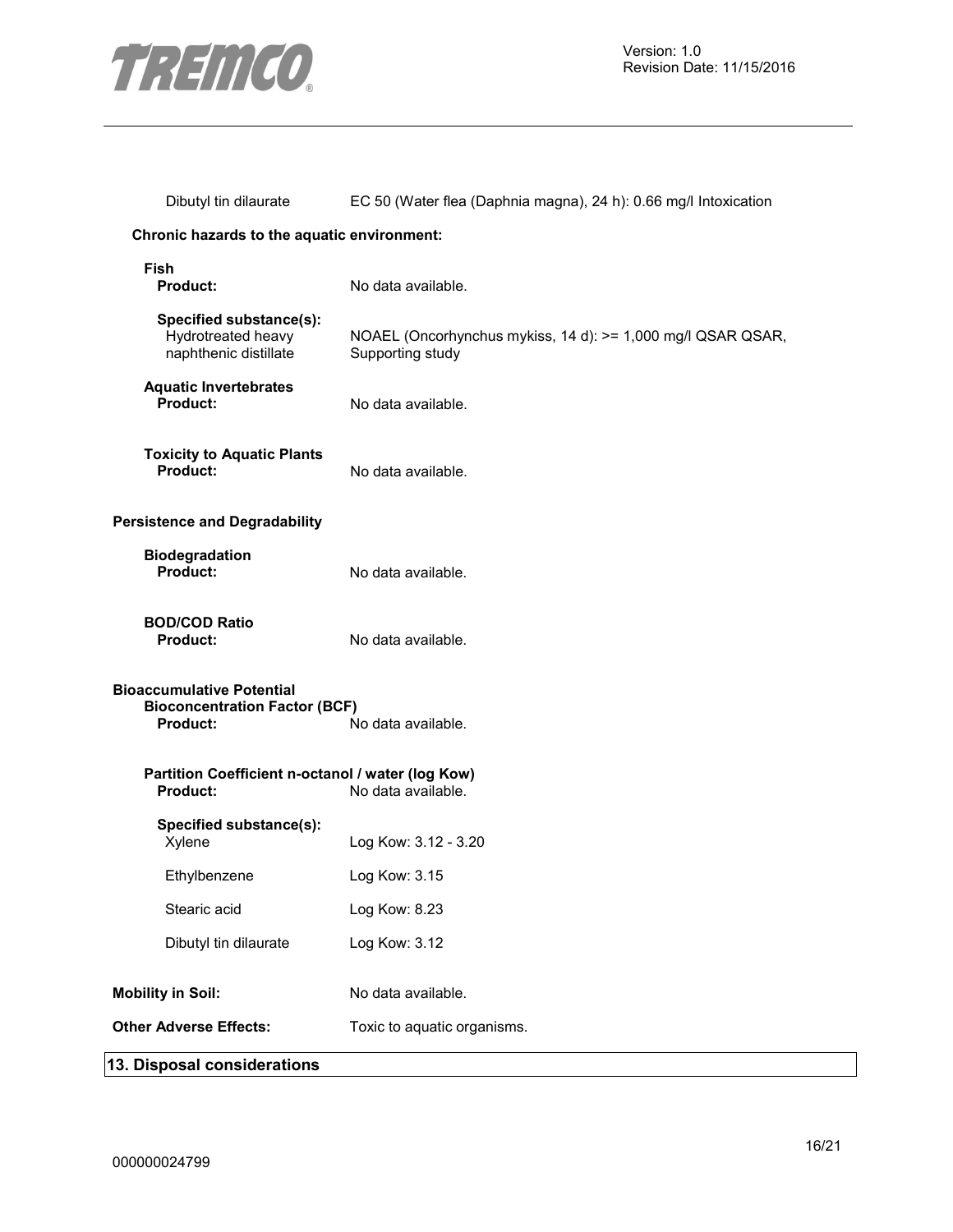

| <b>Disposal instructions:</b>    | Dispose of waste at an appropriate treatment and disposal facility in<br>accordance with applicable laws and regulations, and product<br>characteristics at time of disposal. |
|----------------------------------|-------------------------------------------------------------------------------------------------------------------------------------------------------------------------------|
| <b>Contaminated Packaging:</b>   | No data available.                                                                                                                                                            |
| <b>14. Transport information</b> |                                                                                                                                                                               |

#### **TDG:**

Not Regulated

#### **CFR / DOT:**

Not Regulated

#### **IMDG:**

Not Regulated

# **15. Regulatory information**

#### **US Federal Regulations**

#### **TSCA Section 12(b) Export Notification (40 CFR 707, Subpt. D)**  None present or none present in regulated quantities.

#### **US. OSHA Specifically Regulated Substances (29 CFR 1910.1001-1050)**

| <b>Chemical Identity</b> | <b>OSHA hazard(s)</b>        |
|--------------------------|------------------------------|
| Polyvinyl chloride       | Blood                        |
|                          | Liver                        |
|                          | Cancer                       |
|                          | Flammability                 |
|                          | Central nervous system       |
| Benzene                  | Blood                        |
|                          | respiratory tract irritation |
|                          | Central nervous system       |
|                          | Flammability                 |
|                          | Cancer                       |
|                          | Skin                         |
|                          | Aspiration                   |
|                          | Eye                          |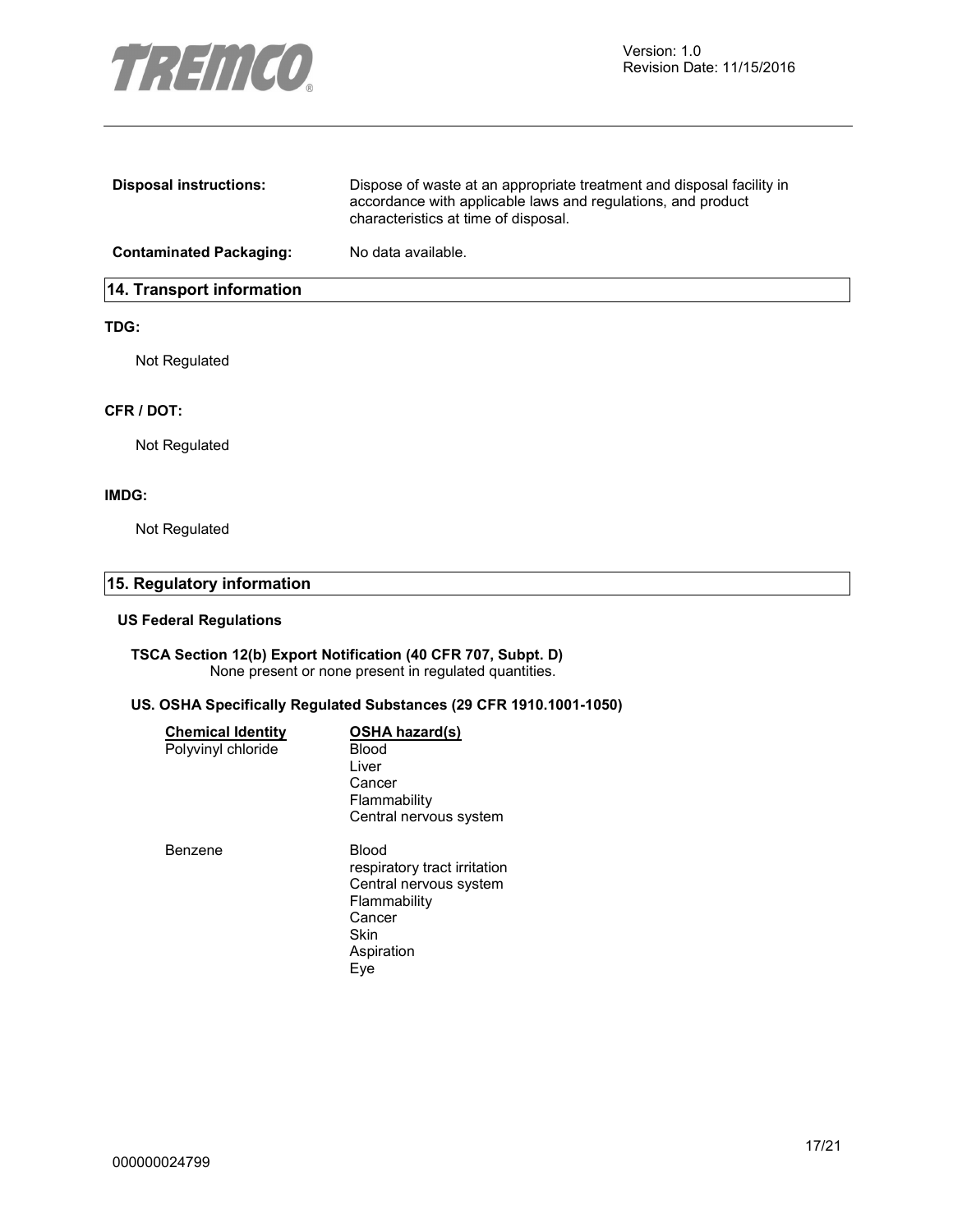

#### **CERCLA Hazardous Substance List (40 CFR 302.4):**

#### **Chemical Identity Reportable quantity**

| Xylene       | $100$ lbs. |
|--------------|------------|
| Ethylbenzene | 1000 lbs.  |
| Toluene      | 1000 lbs.  |
| Methanol     | 5000 lbs.  |
| Benzene      | $10$ lbs.  |
|              |            |

#### **Superfund Amendments and Reauthorization Act of 1986 (SARA)**

#### **Hazard categories**

Delayed (Chronic) Health Hazard Immediate (Acute) Health Hazards

#### **SARA 302 Extremely Hazardous Substance**

|                          | Reportable |
|--------------------------|------------|
| <b>Chemical Identity</b> | quantity   |
| Isophorone Diisocyanate  | 500 lbs.   |

**Threshold Planning Quantity**  $500$  lbs.

#### **SARA 304 Emergency Release Notification**

| <b>Chemical Identity</b> |           | Reportable quantity |
|--------------------------|-----------|---------------------|
| Xylene                   |           | 100 lbs.            |
| Ethylbenzene             |           | 1000 lbs.           |
| Diisodecyl phthalate     |           |                     |
| Isophorone Diisocyanate  |           |                     |
| Toluene                  |           | 1000 lbs.           |
| Diisodecyl               | phthalate |                     |
| (mixed Is)               |           |                     |
| Methanol                 |           | 5000 lbs.           |
| Benzene                  |           | $10$ lbs.           |

#### **SARA 311/312 Hazardous Chemical**

| <b>Threshold Planning Quantity</b> |
|------------------------------------|
| 500lbs                             |
| 500 lbs                            |
| 500 lbs                            |
| 500 lbs                            |
|                                    |
| 500 lbs                            |
| 500 lbs                            |
| 500 lbs                            |
| 500 lbs                            |
| 500 lbs                            |
| 500 lbs                            |
|                                    |
| 500 lbs                            |
| 500 lbs                            |
|                                    |

# **SARA 313 (TRI Reporting)**

**Chemical Identity Xylene Ethylbenzene** 

**Clean Water Act Section 311 Hazardous Substances (40 CFR 117.3) Chemical Identity Reportable quantity**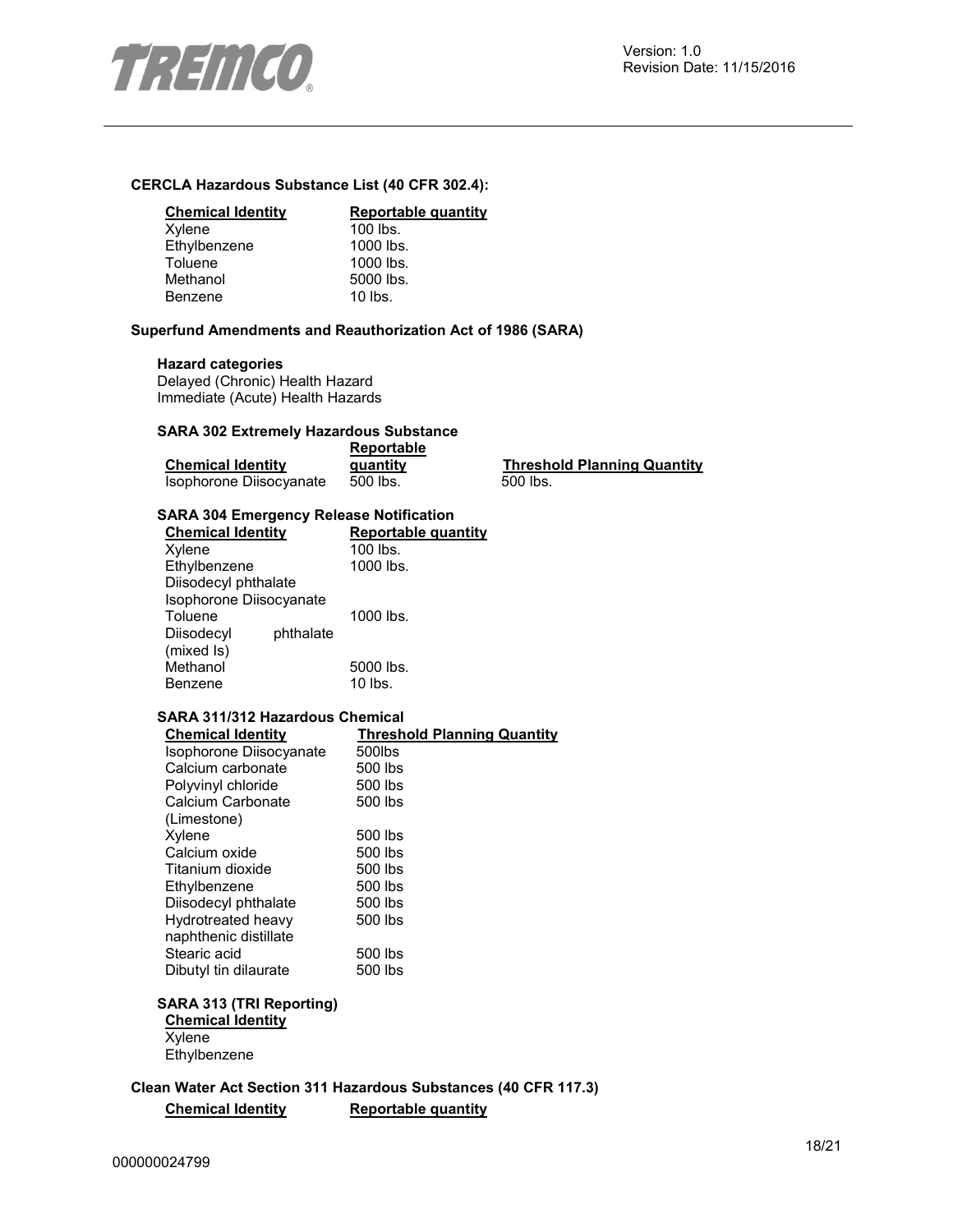

Xylene 100 lbs.

#### **Clean Air Act (CAA) Section 112(r) Accidental Release Prevention (40 CFR 68.130):**  None present or none present in regulated quantities.

#### **US State Regulations**

#### **US. California Proposition 65**

This product contains chemical(s) known to the State of California to cause cancer and/or to cause birth defects or other reproductive harm.

### **US. New Jersey Worker and Community Right-to-Know Act**

### **Chemical Identity**

Calcium carbonate Polyvinyl chloride Calcium Carbonate (Limestone) Xylene Calcium oxide Ethylbenzene Hydrotreated heavy naphthenic distillate

#### **US. Massachusetts RTK - Substance List**

**Chemical Identity** Calcium carbonate Calcium Carbonate (Limestone) Xylene Isophorone Diisocyanate Crystalline Silica (Quartz)/ Silica Sand

#### **US. Pennsylvania RTK - Hazardous Substances**

#### **Chemical Identity** Calcium carbonate Calcium Carbonate (Limestone) Xylene Calcium oxide

**US. Rhode Island RTK** 

#### **Chemical Identity** Xylene

#### **Other Regulations:**

| <b>Regulatory VOC (less water</b> | $40$ g/l |
|-----------------------------------|----------|
| and exempt solvent):              |          |
| VOC Method 310:                   | $3.00\%$ |

**Inventory Status:** Australia AICS: One or more components in this product are

Canada DSL Inventory List: All components in this product are listed on or

exempt from the Inventory.

not listed on or exempt from the Inventory.

EINECS, ELINCS or NLP: One or more components in this product are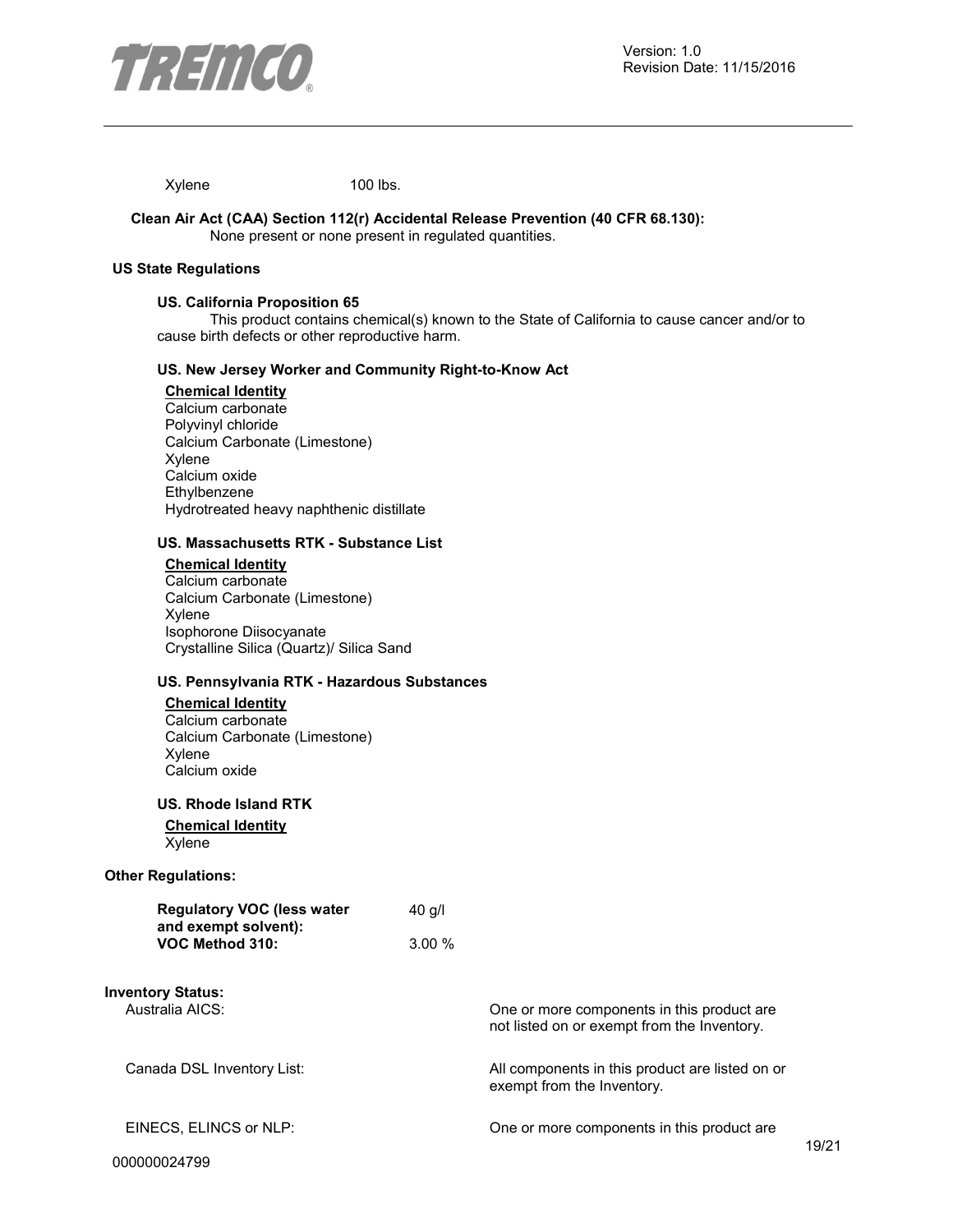

not listed on or exempt from the Inventory.

| Japan (ENCS) List:                       | One or more components in this product are<br>not listed on or exempt from the Inventory. |
|------------------------------------------|-------------------------------------------------------------------------------------------|
| China Inv. Existing Chemical Substances: | One or more components in this product are<br>not listed on or exempt from the Inventory. |
| Korea Existing Chemicals Inv. (KECI):    | One or more components in this product are<br>not listed on or exempt from the Inventory. |
| Canada NDSL Inventory:                   | One or more components in this product are<br>not listed on or exempt from the Inventory. |
| Philippines PICCS:                       | One or more components in this product are<br>not listed on or exempt from the Inventory. |
| US TSCA Inventory:                       | All components in this product are listed on or<br>exempt from the Inventory.             |
| New Zealand Inventory of Chemicals:      | One or more components in this product are<br>not listed on or exempt from the Inventory. |
| Japan ISHL Listing:                      | One or more components in this product are<br>not listed on or exempt from the Inventory. |
| Japan Pharmacopoeia Listing:             | One or more components in this product are<br>not listed on or exempt from the Inventory. |
| Mexico INSQ:                             | One or more components in this product are<br>not listed on or exempt from the Inventory. |
| Ontario Inventory:                       | One or more components in this product are<br>not listed on or exempt from the Inventory. |
| Taiwan Chemical Substance Inventory:     | One or more components in this product are<br>not listed on or exempt from the Inventory. |

# **16.Other information, including date of preparation or last revision**

| <b>Revision Date:</b>       | 11/15/2016         |
|-----------------------------|--------------------|
| Version #:                  | 1 በ                |
| <b>Further Information:</b> | No data available. |